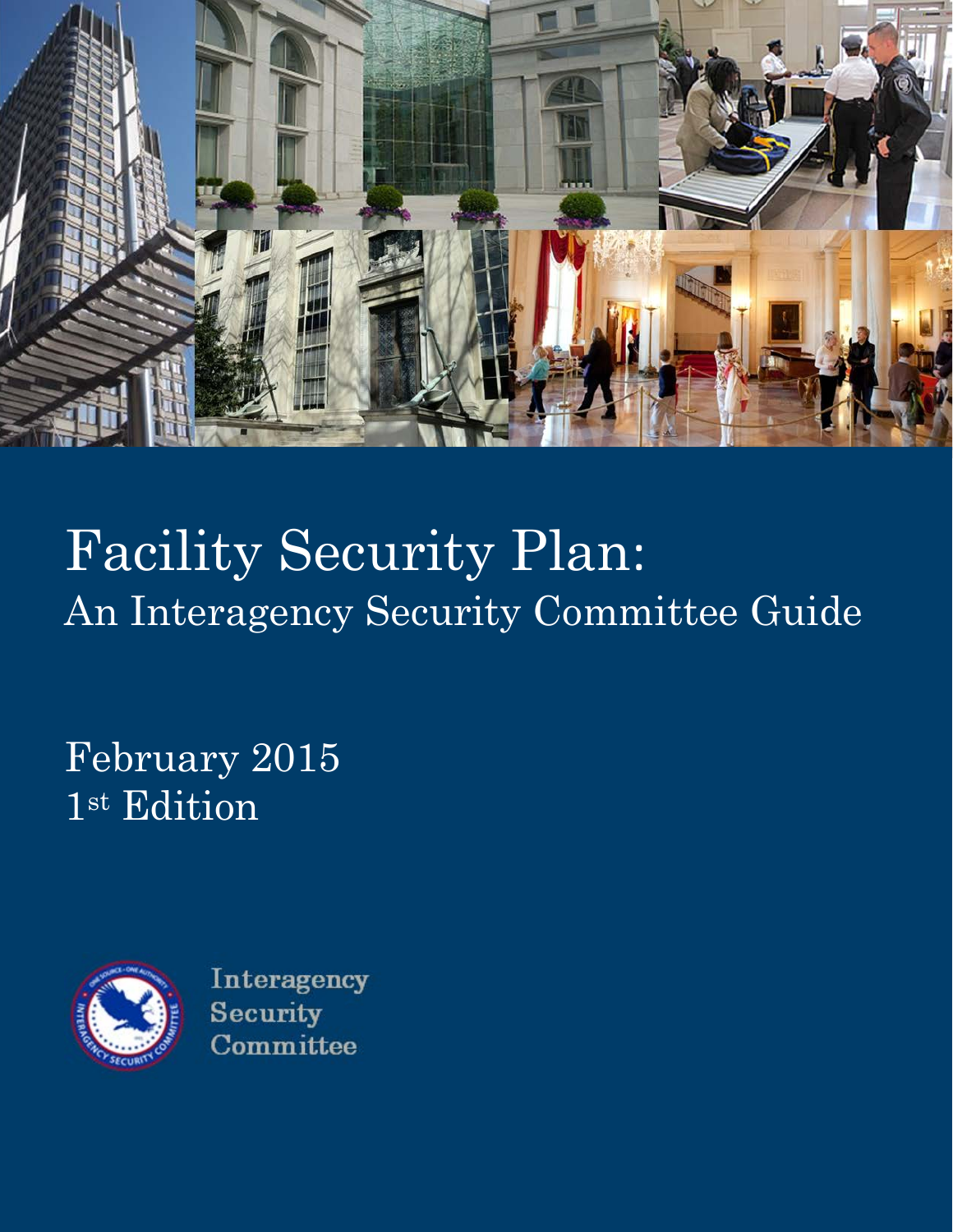This page left intentionally blank.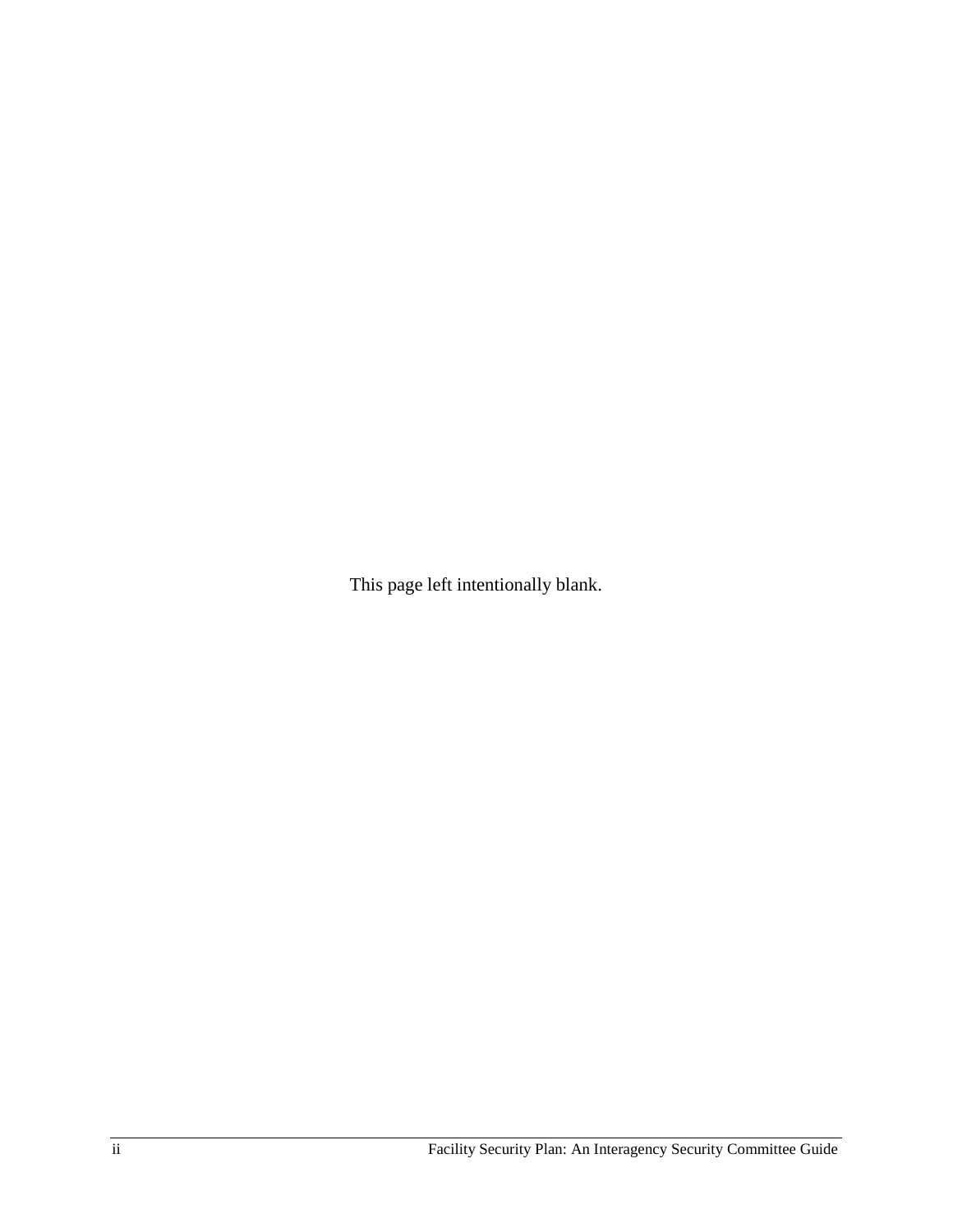# <span id="page-2-0"></span>**Message from the Interagency Security Committee Executive Director**

One of the Department of Homeland Security's (DHS) priorities is the protection of Federal employees and private citizens who work within and visit U.S. Government-owned or leased facilities. The Interagency Security Committee (ISC), chaired by DHS, consists of 54 Federal departments and agencies and has as its mission the development of security standards and best practices for nonmilitary Federal facilities in the United States.

As Executive Director of the ISC, I am pleased to introduce the new ISC document titled Facility Security Plan: An Interagency Security Committee Guide (Guide). This ISC Guide aims to provide guidance for organizations in formulating and ultimately implementing an operable and effective Facility Security Plan (FSP). A Facility Security Plan is a critical component of an effective security program. The guidelines contained in this document are based on recognized industry best practices and provide broad recommendations for the protection of Federal facilities and Federal employees, contractors, and visitors within them.

Consistent with Executive Order 12977 (October 19, 1995), *Facility Security Plan: An Interagency Security Committee Guide* is intended to be applied to all buildings and facilities in the United States occupied by Federal employees for nonmilitary activities. These include existing owned, to be purchased or leased facilities; stand-alone facilities; Federal campuses; individual facilities on Federal campuses; and special-use facilities.

This standard represents exemplary collaboration within the ISC working groups and across the entire ISC. ISC primary members approved the Guide with full concurrence on February 20, 2015 and will review and update this document as necessary.

 $C$ )

Austin Smith *Executive Director, Interagency Security Committee*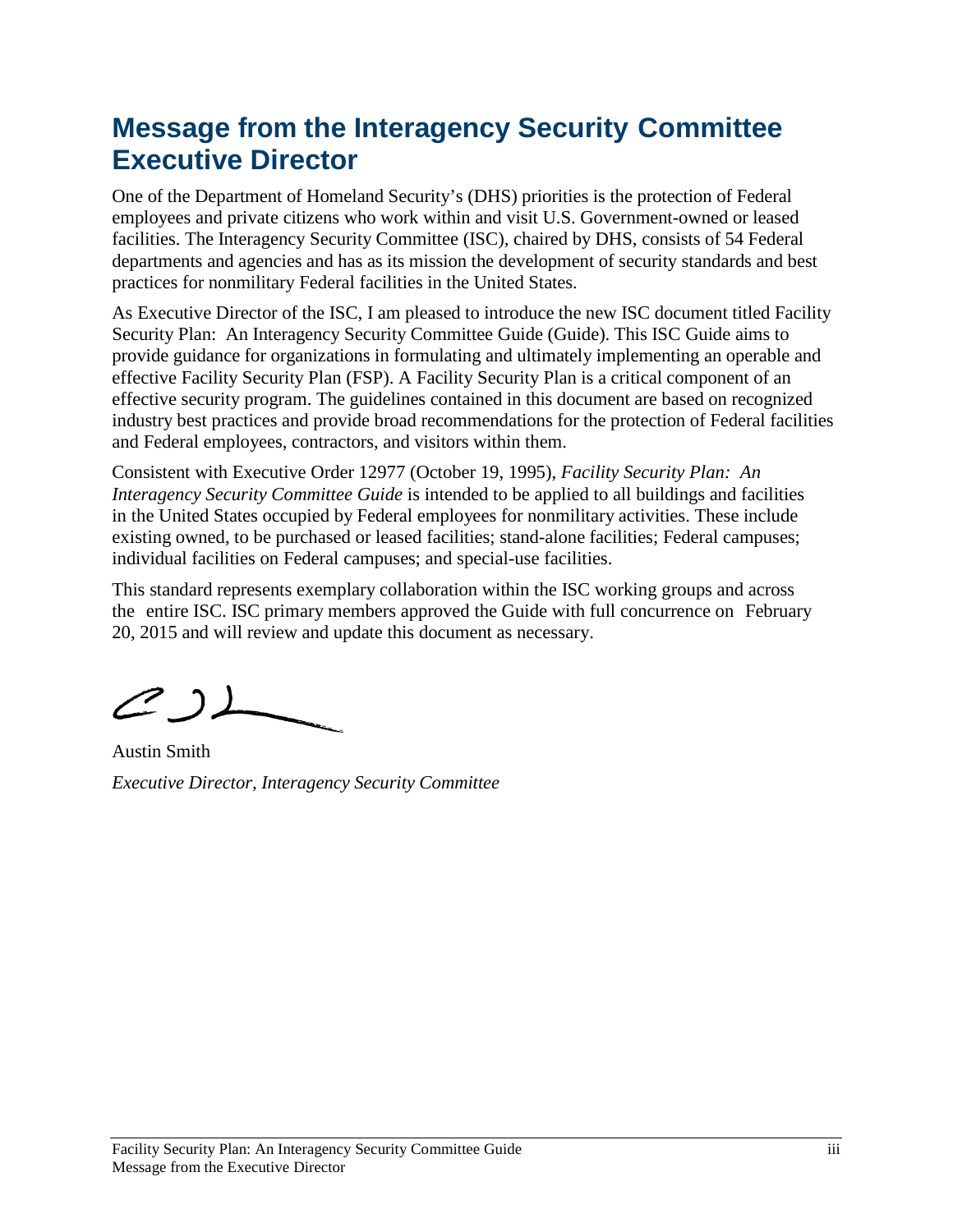This page left intentionally blank.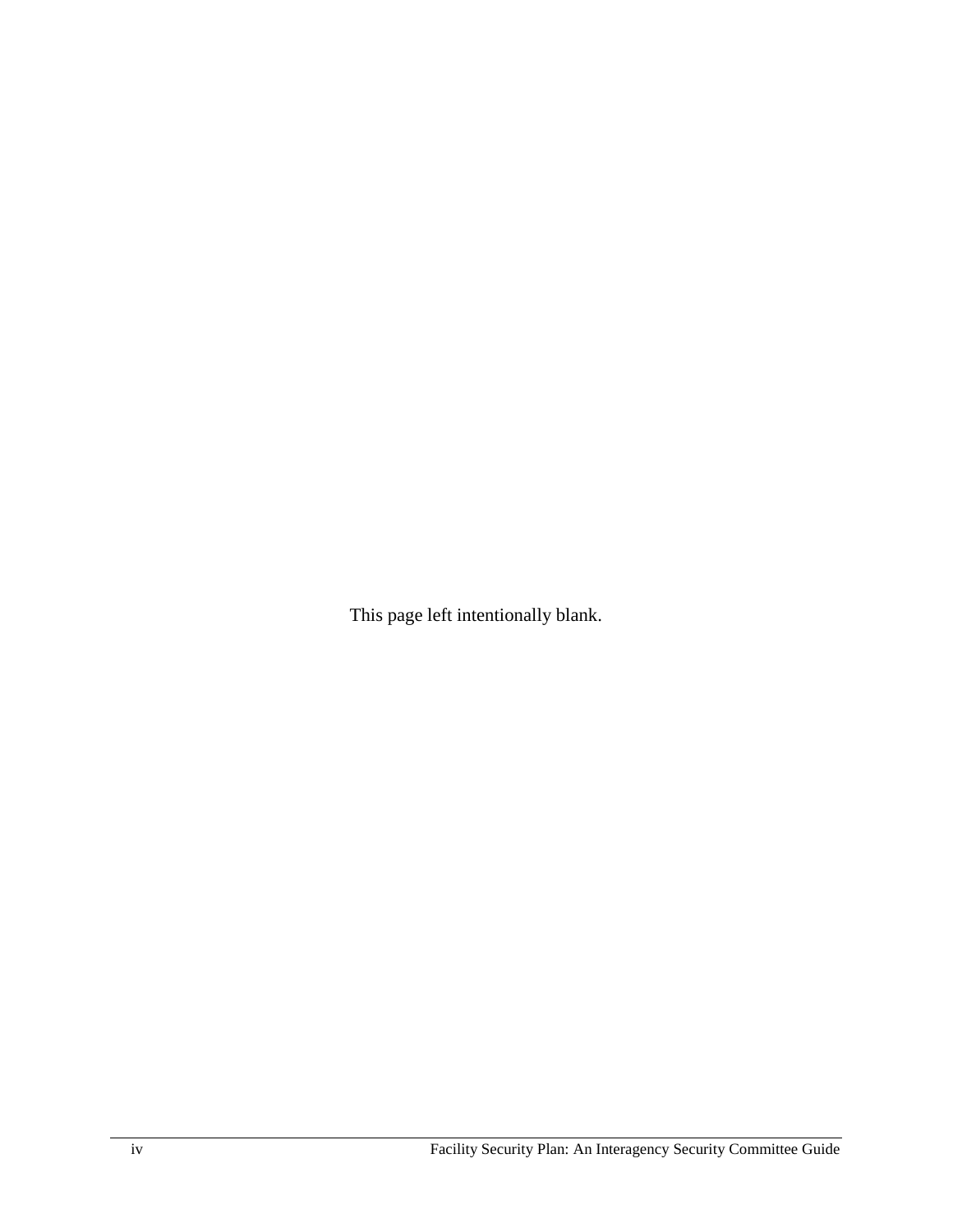# **Table of Contents**

| Message from the Interagency Security Committee Executive Director  iii |  |
|-------------------------------------------------------------------------|--|
|                                                                         |  |
|                                                                         |  |
|                                                                         |  |
|                                                                         |  |
|                                                                         |  |
|                                                                         |  |
|                                                                         |  |
|                                                                         |  |
|                                                                         |  |
|                                                                         |  |
|                                                                         |  |
|                                                                         |  |
|                                                                         |  |
|                                                                         |  |
|                                                                         |  |
|                                                                         |  |
|                                                                         |  |
|                                                                         |  |
|                                                                         |  |
|                                                                         |  |
|                                                                         |  |
|                                                                         |  |
|                                                                         |  |
|                                                                         |  |
|                                                                         |  |
|                                                                         |  |
|                                                                         |  |
|                                                                         |  |
|                                                                         |  |
|                                                                         |  |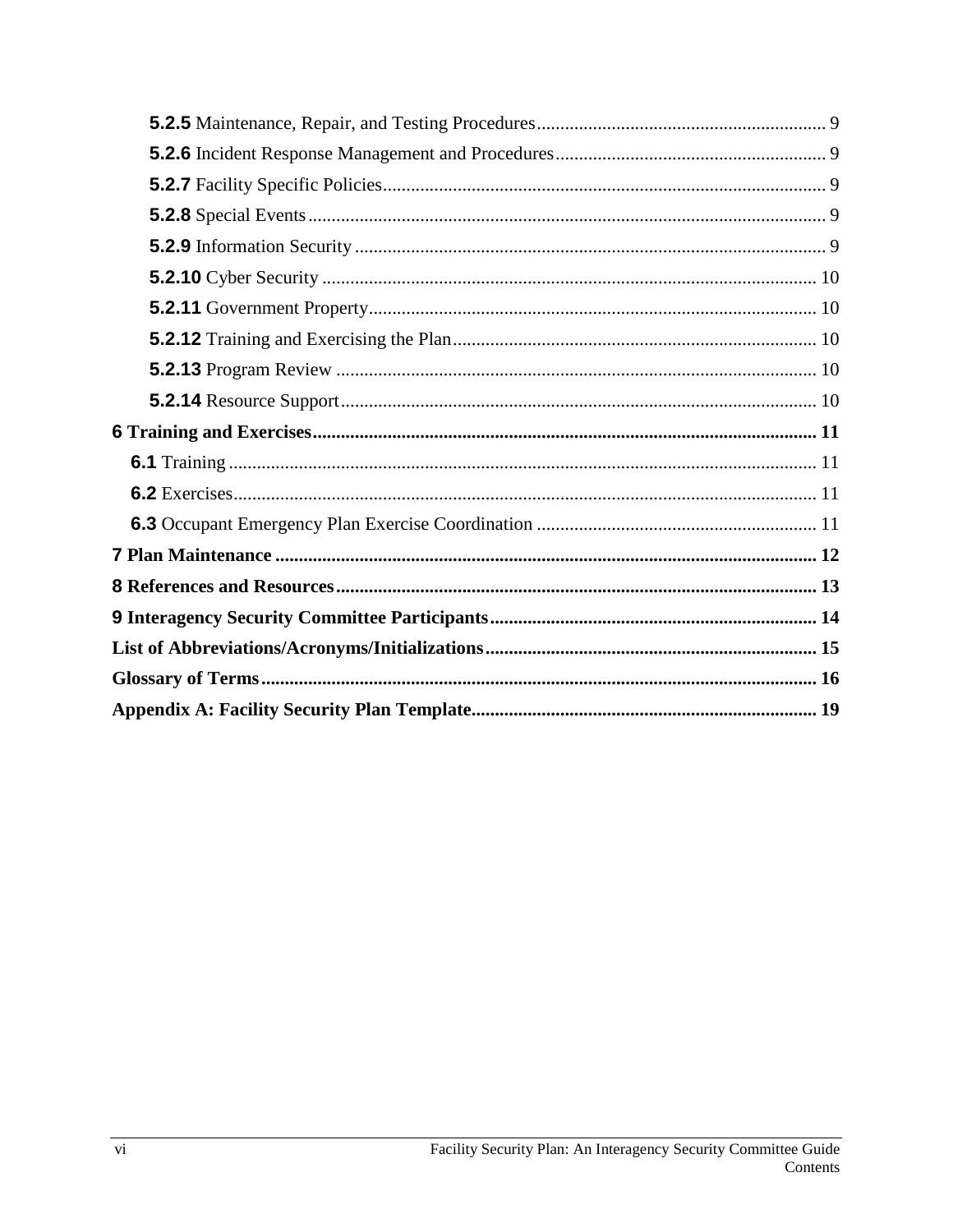# <span id="page-6-0"></span>**1 Background**

On April 20, 1995, the day after the bombing of the Alfred P. Murrah Building in Oklahoma City, Oklahoma, the President directed the U.S. Department of Justice (DOJ) to assess the vulnerability of Federal facilities to terrorism and other acts of violence. On June 28, 1995, DOJ issued the *Vulnerability Assessment of Federal Facilities Report* (1995 Report) establishing government-wide facility security standards. The 1995 Report laid the foundation for all subsequent Interagency Security Committee (ISC) security standards documents.

In 2013, the ISC released *The Risk Management Process for Federal Facilities: An Interagency Security Committee Standard* (RMP) which includes a list of physical security criteria. The intent of the document is to provide cohesive guidance for the application of physical security countermeasures at Federal facilities. In May 2013, the ISC established the Facility Security Plan Working Group in response to concerns raised by its membership. The Working Group was tasked with preparing reference guidance for agencies to use in developing and implementing an operable and effective Facility Security Plan (FSP) as required by the physical security criteria set forth in the RMP.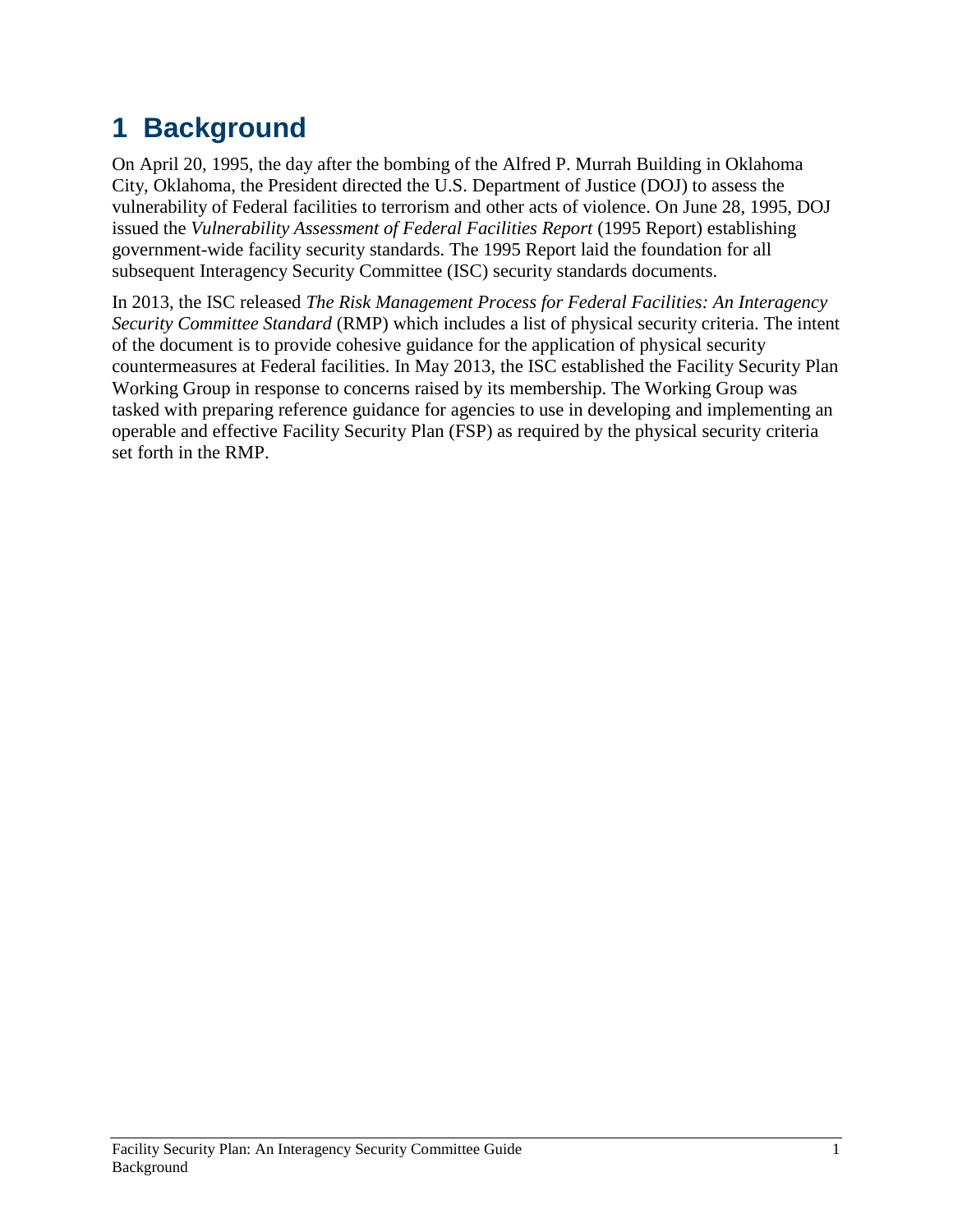# <span id="page-7-0"></span>**2 Applicability and Scope**

This document is issued pursuant to the authority granted to the Interagency Security Committee (ISC) in Executive Order (EO) 12977 as amended by Executive Order 13286. The EO directs the ISC to "…take such actions as may be necessary to enhance the quality and effectiveness of security and protection of Federal facilities." The purpose of this document is to provide guidance for organizations in formulating and ultimately implementing an operable and effective Facility Security Plan (FSP).

A Facility Security Plan is a critical component of an effective security program. The guidelines contained in this document are based on recognized industry best practices and provide broad recommendations for the protection of Federal facilities and Federal employees, contractors, and visitors within them. *Facility Security Plan: An Interagency Security Committee Guide* identifies and defines the basic guidelines and procedures used in establishing and implementing an FSP. This document is generally applicable to all buildings and facilities in the United States occupied by Federal employees, including:

- Buildings and facilities owned or leased by the Federal government;
- Federally leased rooms or suites within privately owned buildings;
- Stand-alone Federal facilities;
- Federal campuses; and
- Individual facilities on Federal campuses and special-use facilities where appropriate.

This document is intended to provide the initial guidance to be used by all agencies and facilities. When developing an FSP, departments and agencies may make the necessary adjustments to the basic guidelines and procedures presented to meet specific requirements or needs. Regardless of the FSP developed by an agency, it should have mechanisms in place to validate the plan's effectiveness and manage its maintenance.

This guidance may be used to assist Federal agencies in selecting, implementing, and evaluating appropriate protective measures and practices against identifiable security risks and threats; and to implement appropriate responses and countermeasures. When utilizing this guidance, an agency may choose to consider all or part of its overall facility security strategy. This document is not meant to supersede agency policies and funding guidelines, or impose any undue burdens on an agency.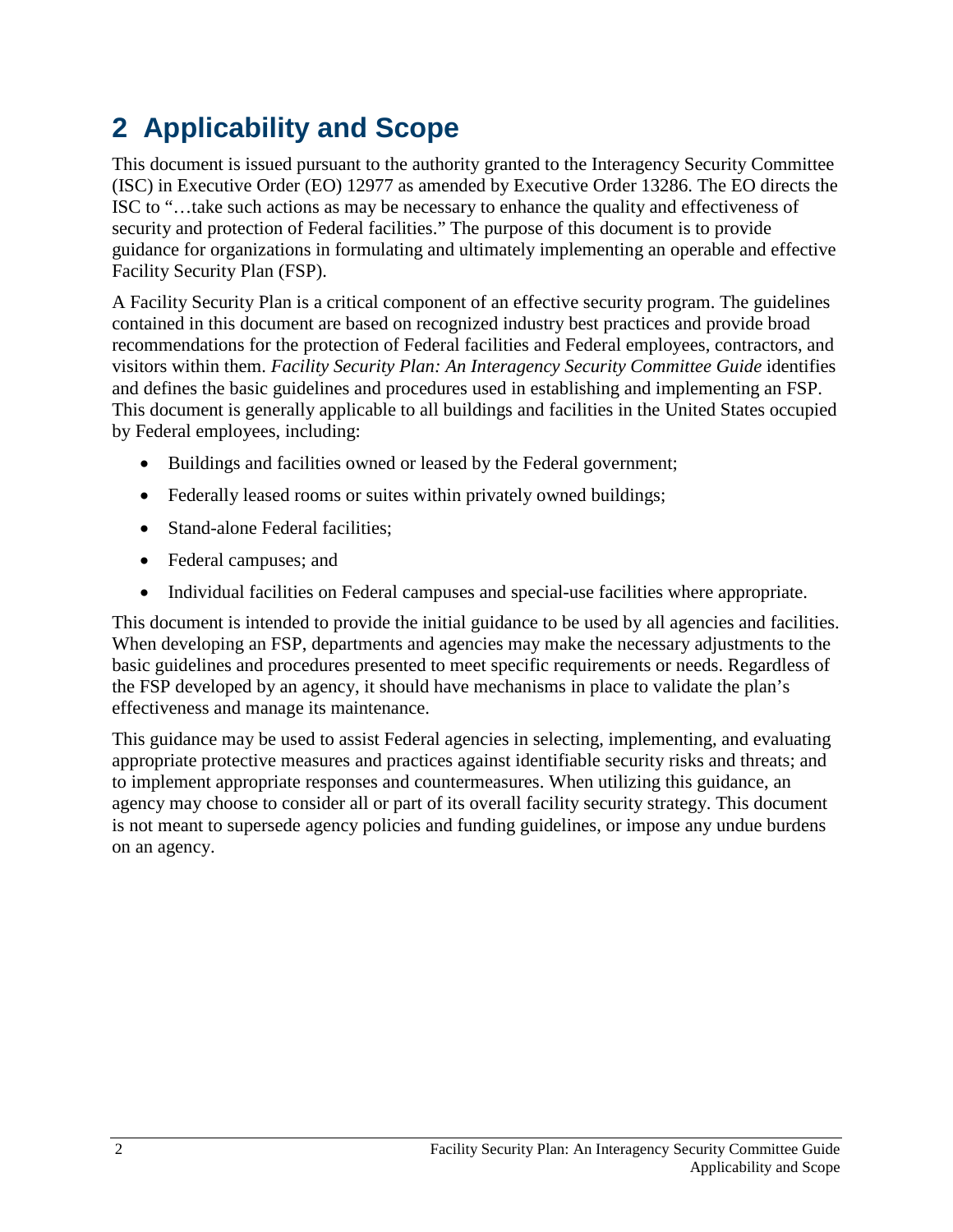# <span id="page-8-0"></span>**3 Document Control**

# <span id="page-8-1"></span>**3.1 Identification**

The document can be titled as the "Facility Security Plan" (FSP) or similar title as required by individual agency policy.

# <span id="page-8-2"></span>**3.2 Storage and Distribution**

At a minimum, the FSP should be stored in an electronic format in a central location for ease of access. The Designated Official (DO) and other emergency management personnel (i.e. security organizations, facility managers, etc.) must have access to the document 24 hours a day.

# <span id="page-8-3"></span>**3.3 Retention**

Current copies of the Facility Security Plan should be retained for three years or until superseded. Where there are conflicts, retention periods outlined in agency-specific requirements for storage, retention, disposition, and protection of FSPs will supersede all other guidelines.

# <span id="page-8-4"></span>**3.4 Disposition**

The plan should be discarded in accordance with agency-specific policies for destruction, based on the overall classification of the document.

# <span id="page-8-5"></span>**3.5 Protection and Classification**

At a minimum, protect the FSP as "For Official Use Only" (FOUO) or in accordance with agency-specific classification guidelines. Consideration should be given to the sensitivity of a customized FSP developed by individual agencies and departments (i.e., floor plans, specific facility information, etc.) and how this information should be protected. Plans including National Security Information (classified information) shall be classified in accordance with applicable classification standards and access to the document shall be restricted to appropriately cleared personnel with a valid need-to-know.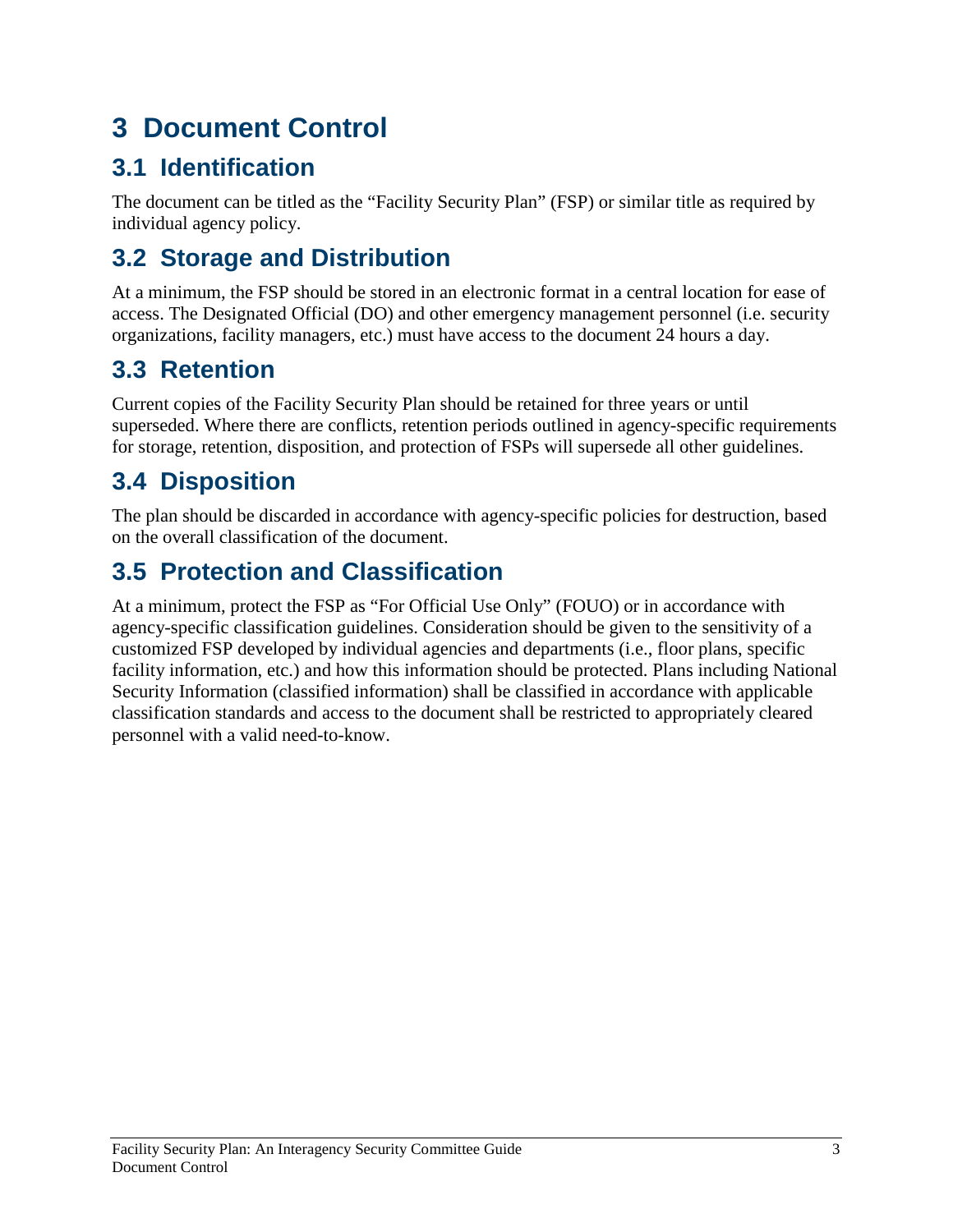# <span id="page-9-0"></span>**4 Roles and Responsibilities for Plan Development**

### <span id="page-9-1"></span>**4.1 Facility Security Committee**

The Facility Security Committee (FSC) is the committee responsible for addressing facilityspecific security issues and approving the implementation of protective measures and practices. At facilities where an FSC is required in accordance with Interagency Security Committee (ISC) standards, the Facility Security Plan should be submitted for review and approval prior to implementation. Additional guidance for FSC operations can be found in Appendix D of the *Risk Management Process for Federal Facilities: An Interagency Security Committee Standard* (RMP).

## <span id="page-9-2"></span>**4.2 Designated Official**

The Designated Official (DO) is the highest ranking official of the primary tenant agency of a Federal facility, or a designee as determined by individual agency policy. Alternatively, a designee may be selected by mutual agreement of tenant agency officials. The DO should be the final decision authority on any issues regarding the FSP.

## <span id="page-9-3"></span>**4.3 Security Organization**

The Security Organization (SO) is the government agency or internal agency component responsible for physical security at a specific facility. The SO also has the following responsibilities:

- Advise the FSC;
- Perform the Facility Security Level (FSL) assessment and present it to the FSC for review and approval;
- Prepare, present, and distribute a Facility Security Assessment (FSA) in accordance with the time intervals established by the ISC based on the FSL;
- Evaluate the facility to determine whether the baseline level of protection (LOP) is adequate or if a customized LOP is necessary;
- Present written plans for proposed countermeasures identifying how it will mitigate the risks associated with specific, credible threats;
- Present written operating procedures for countermeasures;
- Present written cost impact for proposed countermeasures; and
- Provide technical assistance and guidance to the FSC as appropriate.

### <span id="page-9-4"></span>**4.4 Organizational Director of Security/Chief Security Officer**

Security managers at the headquarters level are responsible for the effective implementation of security policies, programs, directives, and training within their organization. These managers should ensure there are policies and procedures in place to draft and implement organizationwide and/or site-specific Facility Security Plans.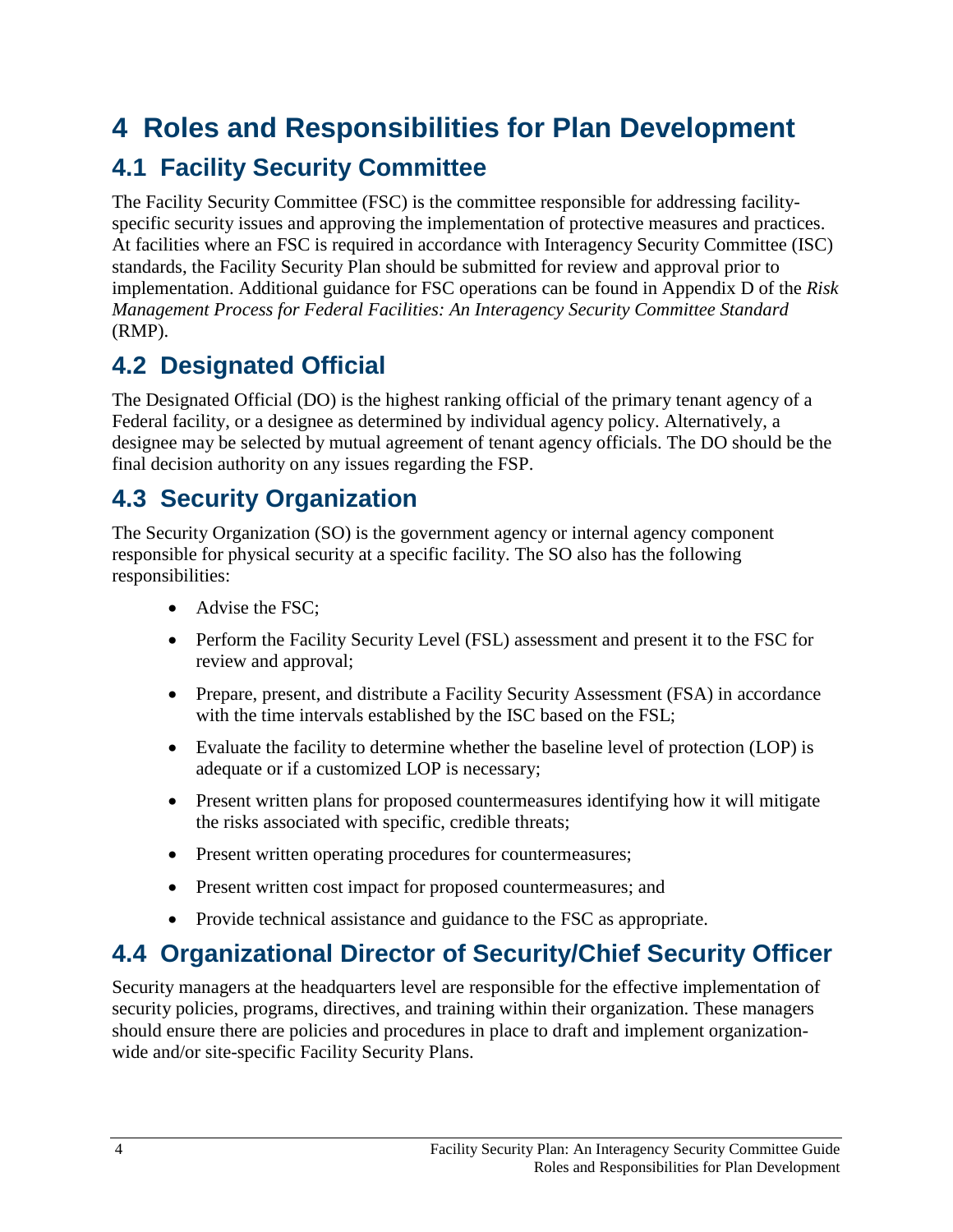### <span id="page-10-0"></span>**4.5 Tenant Security Representative**

The Tenant Security Representative is an individual appointed by their respective agency and is responsible for implementation and administration of day-to-day security operations (including the FSP) at a specific site or facility. Depending on the facility or campus size, more than one representative may be necessary.

### <span id="page-10-1"></span>**4.6 Tenant Managers/Supervisors**

Tenant managers and supervisors are persons with supervisory responsibility of facility occupants. Tenant managers/supervisors should:

- Assist, as needed, in the implementation of security policies and programs, and
- Ensure facility occupants are aware of site-specific security and access control procedures, operational security protocols, and provide training as needed to meet this requirement.

### <span id="page-10-2"></span>**4.7 Facility Occupant**

A facility occupant is any person permanently or regularly assigned to the facility and displays the required identification badge/pass for access. The Facility Security Committee establishes thresholds for determining who qualifies for "occupant" status. All facility occupants should become familiar with their responsibilities within the FSP.

### <span id="page-10-3"></span>**4.8 Financial Authority**

The financial authority is an organizational element, usually at the headquarters level, responsible for finance and budget decisions. Organizations should obtain guidance from their respective financial authority on issues such as:

- Identifying available funding sources, and
- Coordinating funding documents to ensure mitigation of site-specific vulnerabilities or implementation of threat-based protective measures.

### <span id="page-10-4"></span>**4.9 Chief Information Officer**

The Chief Information Officer (CIO) is the person responsible for the management, implementation, and usability of information and computer technologies. Tenant CIO representatives can provide technical reviews when considering implementation or modification of security measures that require use of an information technology system (e.g., physical access control system [PACS] and closed circuit television [CCTV]).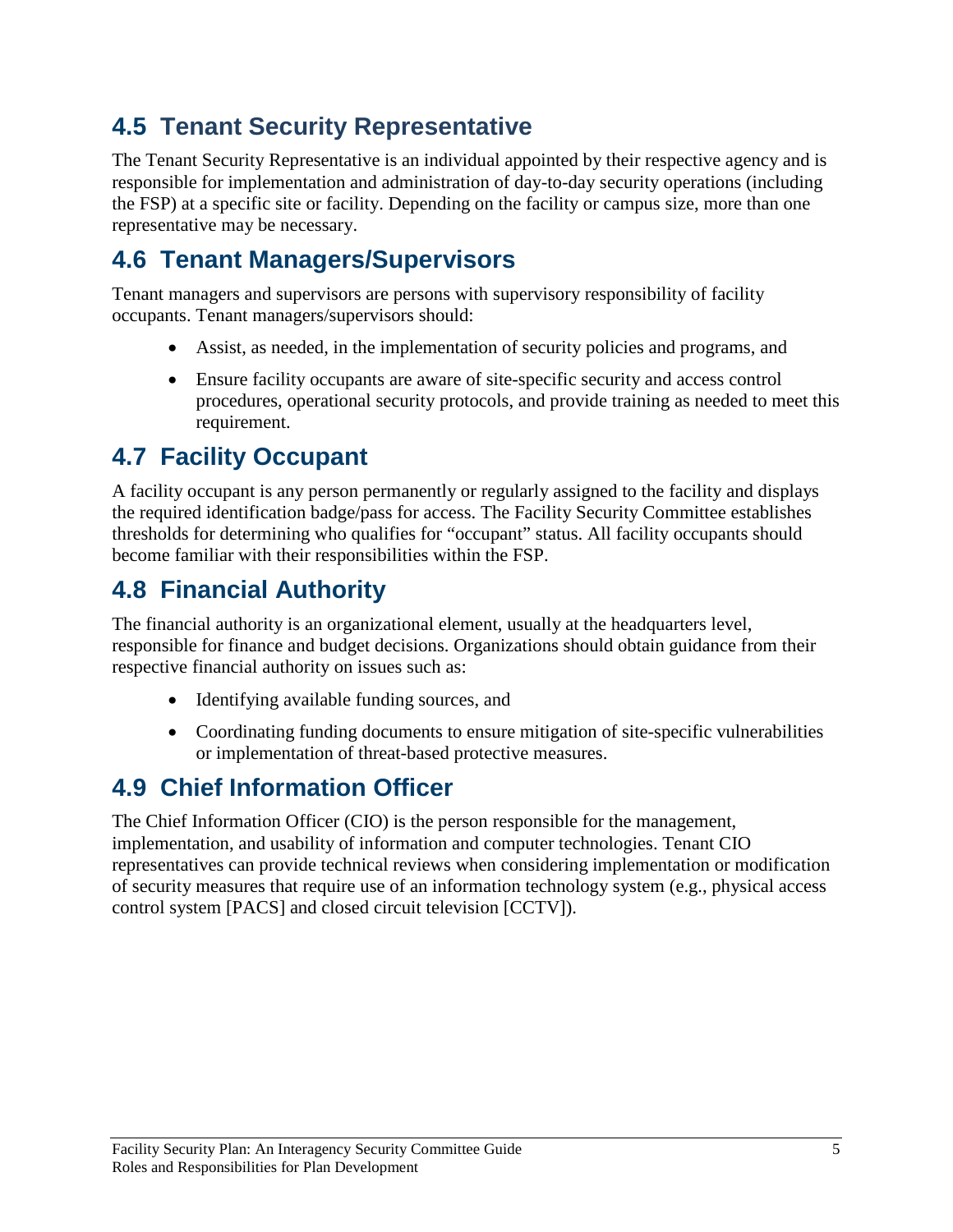# <span id="page-11-0"></span>**5 Plan Development**

### <span id="page-11-1"></span>**5.1 Risk Management Process**

Implementing an effective Facility Security Plan (FSP) requires an understanding of events that could present a threat to personnel, operations, and information. Assessing and categorizing the consequences of these events is the basic function of a risk management process. Once risks to a facility are accurately assessed, the Facility Security Committee (FSC) can determine whether countermeasures in place are adequate to address or mitigate those risks or if additional procedural, programmatic, or physical security countermeasures must be implemented.

#### <span id="page-11-2"></span>**5.1.1 Process**

Agencies may utilize any agency-approved risk management methodology to perform the risk assessment. The methodology used should adhere to the fundamental principles of a sound risk management methodology and be:

- Credible and assess the threat, vulnerability, and consequences of specific acts;
- Reproducible and produce similar or identical results when applied by various security professionals; and
- Defensible and provide sufficient justification for deviation from the baseline.

The methodology should also develop actions to reduce risk to an acceptable level and incorporate the Interagency Security Committee standard for identifying the necessary level of protection (LOP) to mitigate security risks. The ISC Risk Management Process (RMP) presents a process that corresponds directly to the ISC Physical Security Criteria and provides a step-bystep method to provide the FSC with an assessment of key security risks, necessary measures (in accordance with applicable threat events), and options that meet ISC standards. The following sub-sections (5.1.1.1 through 5.1.1.4) outline key elements of this process.

#### <span id="page-11-3"></span>**5.1.1.1 Threat Assessment**

A threat assessment is the process of identifying or evaluating entities, actions, or occurrences (natural or man-made) that possess or indicate the potential to harm or destroy government assets.<sup>[1](#page-11-4)</sup> A threat assessment considers the full spectrum of threats (i.e., natural, criminal, terrorist, accidental, etc.) for a given facility/location. Threat data can be derived from various resources including security organizations, intelligence community reports and assessments, as well as state and local authorities. The ISC publishes the *Design-Basis Threat Report* (DBT) used to identify a broad range of threats to Federal facilities and is updated regularly based on threat trends and data provided. This report can be utilized in conjunction with other threat assessment and agency/site-specific data, or used to determine a baseline threat if timely data and intelligence resources are not readily available.

There are a variety of threats and resources to consider when conducting a threat assessment. For natural hazards, historical data and future trend analysis concerning frequency of occurrence for given natural disasters such as tornadoes, hurricanes, floods, fires, or earthquakes can be used to determine the likelihood of the given threat. For criminal threats, the crime rates in the surrounding area provide a good indicator of the type of criminal activity that may put the

<span id="page-11-4"></span> $<sup>1</sup>$  As defined in the DHS Risk Lexicon</sup>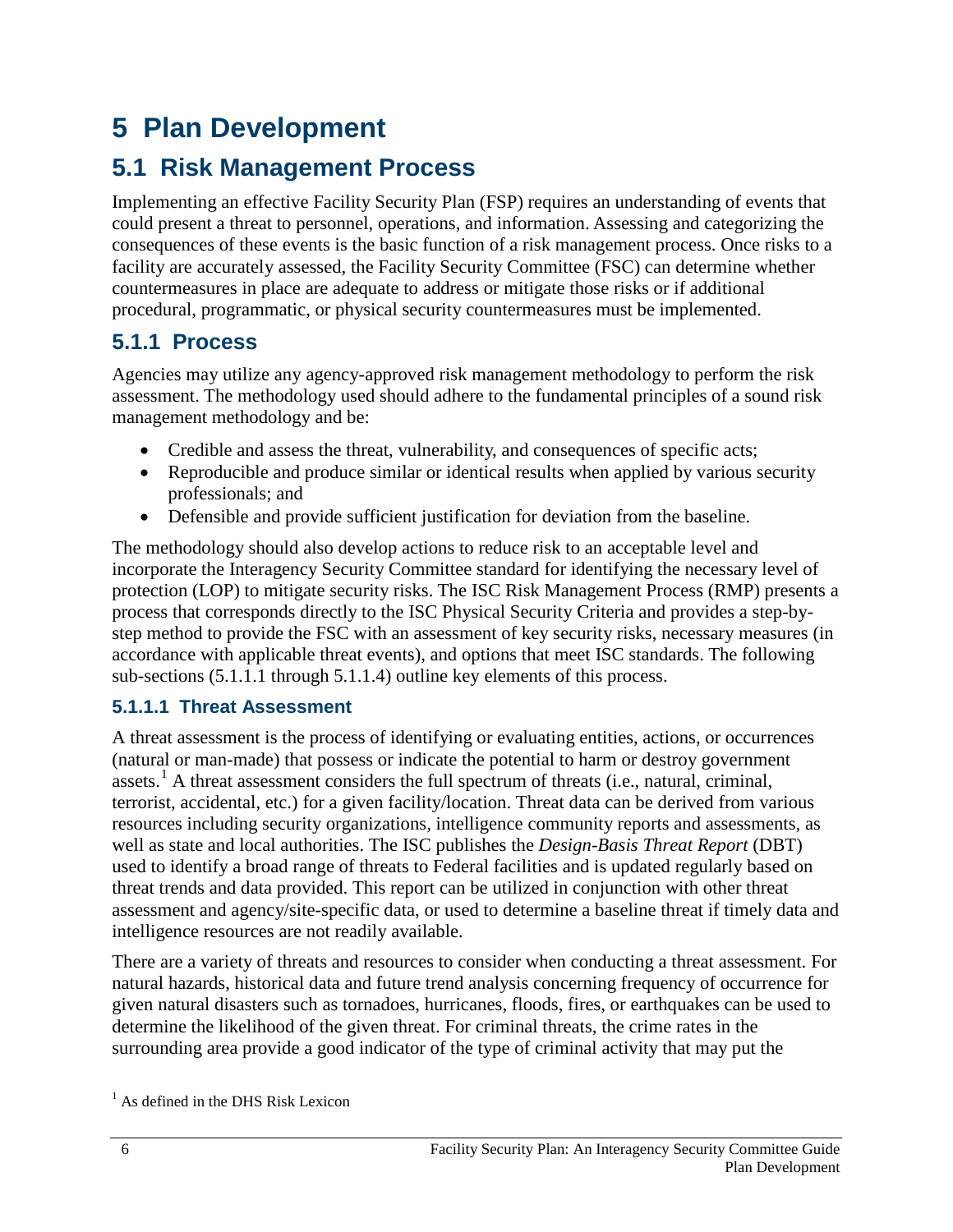facility at risk. In addition, the type of assets and/or activities housed in the facility may also increase the target attractiveness in the eyes of an aggressor. The type of assets and/or activities at the facility will also relate directly to the likelihood of various types of accidents. For example, a facility using heavy industrial machinery will be at higher risk for serious or life-threatening job-related accidents than a typical office building. For terrorist threats, the symbolic value of the facility as a target is a primary consideration. In addition, the type of terrorist act may vary based on the potential adversary and the method of attack most likely to be successful for a given scenario.

#### <span id="page-12-0"></span>**5.1.1.2 Consequence (Criticality) Assessment**

A consequence assessment is the process of identifying or evaluating the potential or actual effects of an event, incident, or occurrence.<sup>[2](#page-12-3)</sup> Determining the relative importance to the tenant's mission provides the security manager with an understanding of how to develop an effective protection strategy. The ISC process incorporates a consequence assessment within the Facility Security Level (FSL) determination process by evaluating tenant data such as population, square footage, mission-related information, etc. This is then adjusted according to the impartial, documented, and defensible assessment to address the occurrence of a specific undesirable event and the tenant agency's ability to continue its mission should an event occur. The results of a consequence assessment can also be used to inform the prioritization of resources.

#### <span id="page-12-1"></span>**5.1.1.3 Vulnerability Assessment**

Once credible threats are identified, a vulnerability assessment must be performed. A vulnerability assessment is the process of identifying physical features or operational attributes that may render an entity, asset, system, network, or geographic area susceptible or exposed to hazards.<sup>[3](#page-12-4)</sup> Existing countermeasures must be compared to those stipulated by the baseline LOP, given the Facility Security Level, to determine if deficiencies exist. The lack of appropriate and/or effective countermeasures would equate to vulnerability. Site-specific vulnerability assessment data must be protected in accordance with appropriate agency guidance.

#### <span id="page-12-2"></span>**5.1.1.4 Risk Assessment**

After the above data is considered, a risk assessment can be conducted. Assessing risk is the process of collecting information and assigning values to risks for the purpose of informing priorities, developing or comparing courses of action, and informing decision making.<sup>[4](#page-12-5)</sup> To assess risk effectively, information that is timely, reliable, and actionable regarding threats, vulnerabilities, and consequences is needed. Factors such as the likelihood of an undesirable event and the consequence(s) of the event's occurrence can then be quantified. The method of determining and quantifying risk is dictated by the organization performing the assessment, usually a security organization.

*The Risk Management Process for Federal Facilities: An Interagency Security Committee Standard* quantifies risk from Level I (Low Risk) to Level V (Very High Risk). The risk

- <span id="page-12-3"></span><sup>2</sup> As defined in the DHS Risk Lexicon
- <span id="page-12-4"></span><sup>3</sup> As defined in the DHS Risk Lexicon
- <span id="page-12-5"></span><sup>4</sup> As defined in the DHS Risk Lexicon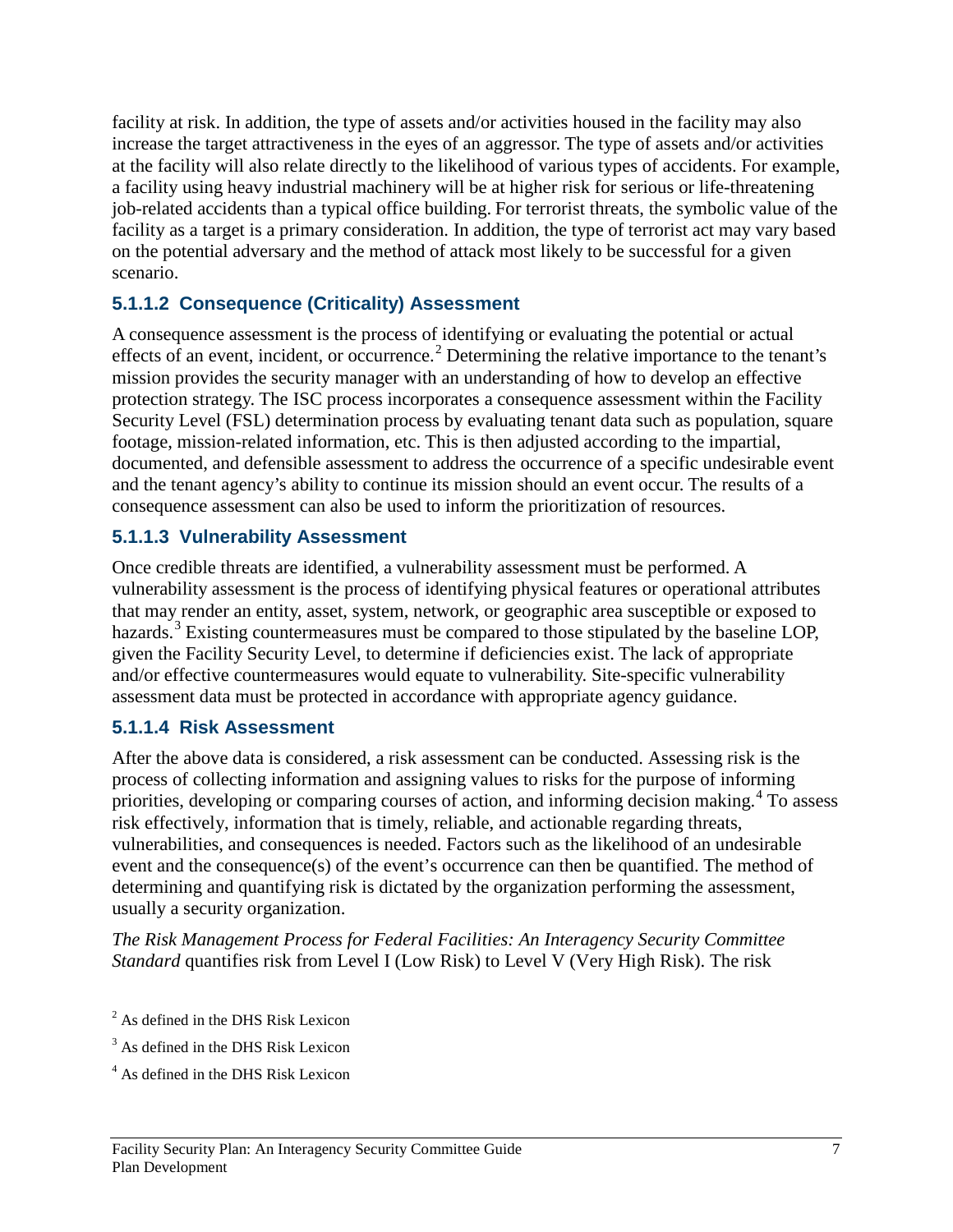assessment should, as much as possible, conform to ISC standards. For example, the assessment should identify whether the facility meets the ISC countermeasures criteria or documents the risk management strategy used to mitigate any deficiencies to achieve the necessary level of protection. The assessment should incorporate some type of documentation acknowledging the risks associated with the implementation of countermeasures that do not achieve the necessary LOP. Organizations must periodically re-assess at predetermined intervals according to the established FSL, or as changes occur to threat, vulnerability, or consequence factors.

## <span id="page-13-0"></span>**5.2 Elements of a Facility Security Plan**

*The Risk Management Process for Federal Facilities: An Interagency Security Committee Standard* is the key starting point for the development of a Facility Security Plan. Once the RMP is applied, other critical elements can be added to make the plan a more robust document. The elements listed in this section are recommendations that should be considered when developing an FSP. Additional items that are not included in this document may be included in the plan based on the needs of the facility or tenant organizations. The level of detail to which the plan is written may vary based on the nature of the facility (e.g., Level I facilities may have an abbreviated document). The Facility Security Committee will make final determinations of the content of the facility's final, comprehensive plan. A sample plan template is provided in Appendix A.

### <span id="page-13-1"></span>**5.2.1 Facility Profile**

The facility profile should provide a description of the facility including the following:

- Type of facility (e.g., single or multi-story, campus, mixed-use, etc.);
- Population (e.g., single or multi-tenant, Federal and/or non-Federal, child care center, visitors, etc.);
- Mission and critical functions conducted at the facility (e.g., administration, operations center, classified information, continuity of operations [COOP] site, etc.);
- Utilities (e.g., power, water, gas, communications, etc.); and
- The most current facility diagrams, construction documents and specifications.

### <span id="page-13-2"></span>**5.2.2 Roles and Responsibilities**

Identify facility-specific positions and explain roles and responsibilities for security-related tasks. Include who is responsible for preparing and approving the plan. Also, include contacts for all first-responder and/or support organizations responsible for securing the facility (i.e., local law enforcement, security organization(s), and building management), and requirements based on the Occupant Emergency Program or Plan(s) (OEP), and applicable memoranda of understanding (MOU)/memoranda of agreement (MOA).

### <span id="page-13-3"></span>**5.2.3 Risk Management Strategy**

Utilizing information from the RMP*,* outline and prioritize threats to the facility, tenant agencies, and/or operations; and prepare an overview of the strategies used to mitigate them. Explain any risks accepted as part of the risk management process and any possible consequences.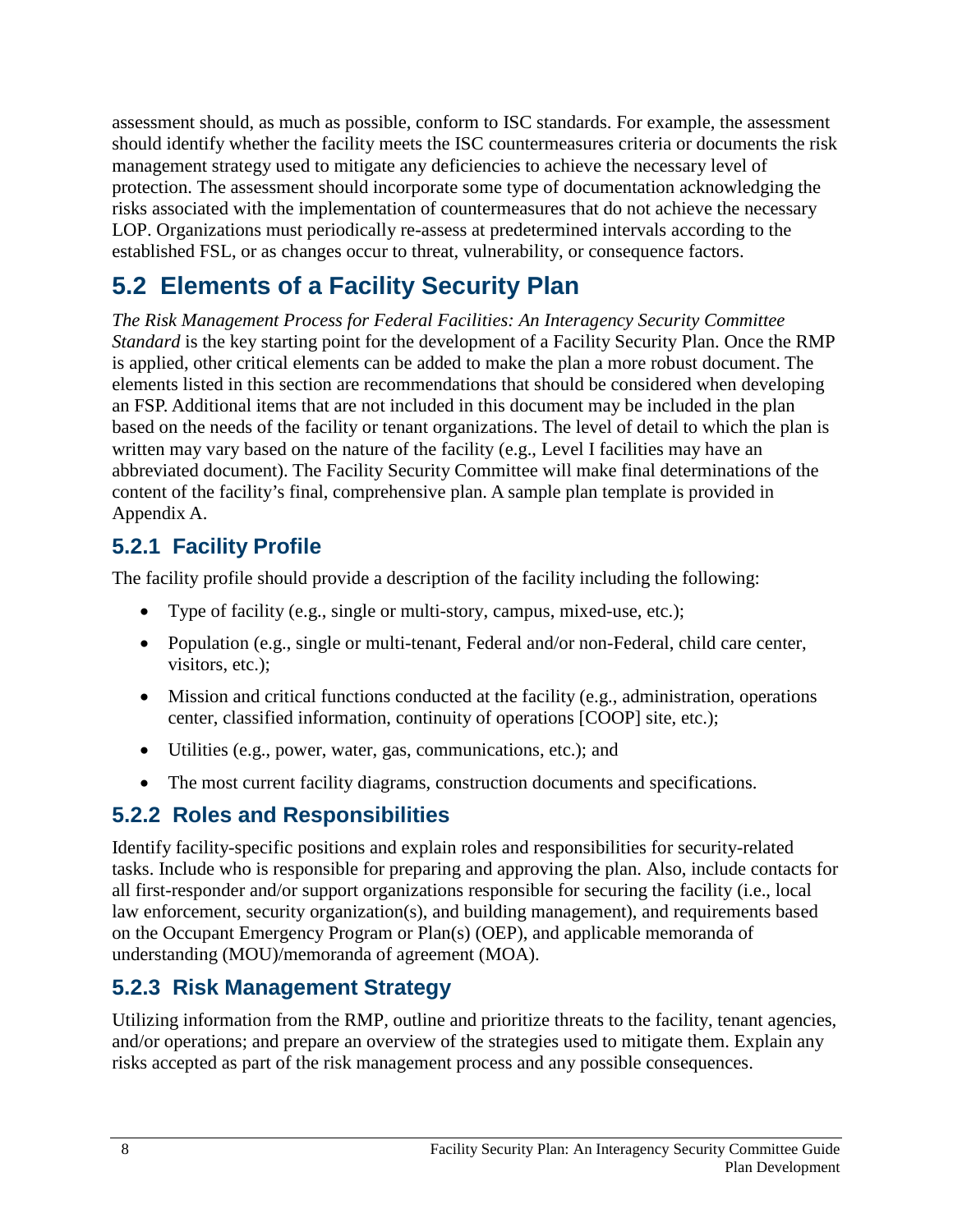#### <span id="page-14-0"></span>**5.2.4 Security Countermeasures**

Identify and describe in detail all current and planned security countermeasures (including floor plans when available) to address all identified threats. The list can be derived from the ISC RMP or other similar agency-specific criteria. As much as possible, ensure countermeasures are scalable to allow for an increased or decreased security posture as the threat evolves (i.e., upgrades in the National Terrorism Advisory System/Force Protection Conditions, etc.).

### <span id="page-14-1"></span>**5.2.5 Maintenance, Repair, and Testing Procedures**

Describe requirements in detail for operator and manufacturer maintenance/repair of security countermeasures. Outline a testing schedule performed by the security manager at Level IV and V facilities.

#### <span id="page-14-2"></span>**5.2.6 Incident Response Management and Procedures**

Describe in detail the procedures for responding to security incidents and emergencies. Details should include:

- *Reporting*: How do employees report incidents? Do they call an internal operations center or 911?
- *Notification*: How are first responders and facility occupants notified an incident is taking place or has occurred? How are changes in the facility's security posture communicated?
- *Response*: Who should respond and how should they respond? What is the chain of command?
	- o Law Enforcement/Security Organizations
	- o Fire Department
	- o Medical
	- o Alarm Response
- *Recovery:* Once incident response is terminated, what is the process to resume normal operations?
- *Documentation*: How is an incident documented? Where is the information maintained? Who has authorized access to that information?

### <span id="page-14-3"></span>**5.2.7 Facility Specific Policies**

Include any unique requirements to address issues such as landlord/tenant agreements or special missions (i.e., classified areas, operations centers, network control centers, child care centers, etc.).

#### <span id="page-14-4"></span>**5.2.8 Special Events**

Protocols should be included to manage requirements for special events, such as temporary increases in population, traffic/parking control, and the media.

#### <span id="page-14-5"></span>**5.2.9 Information Security**

Address issues related to the protection of sensitive but unclassified information as well as classified information, if applicable.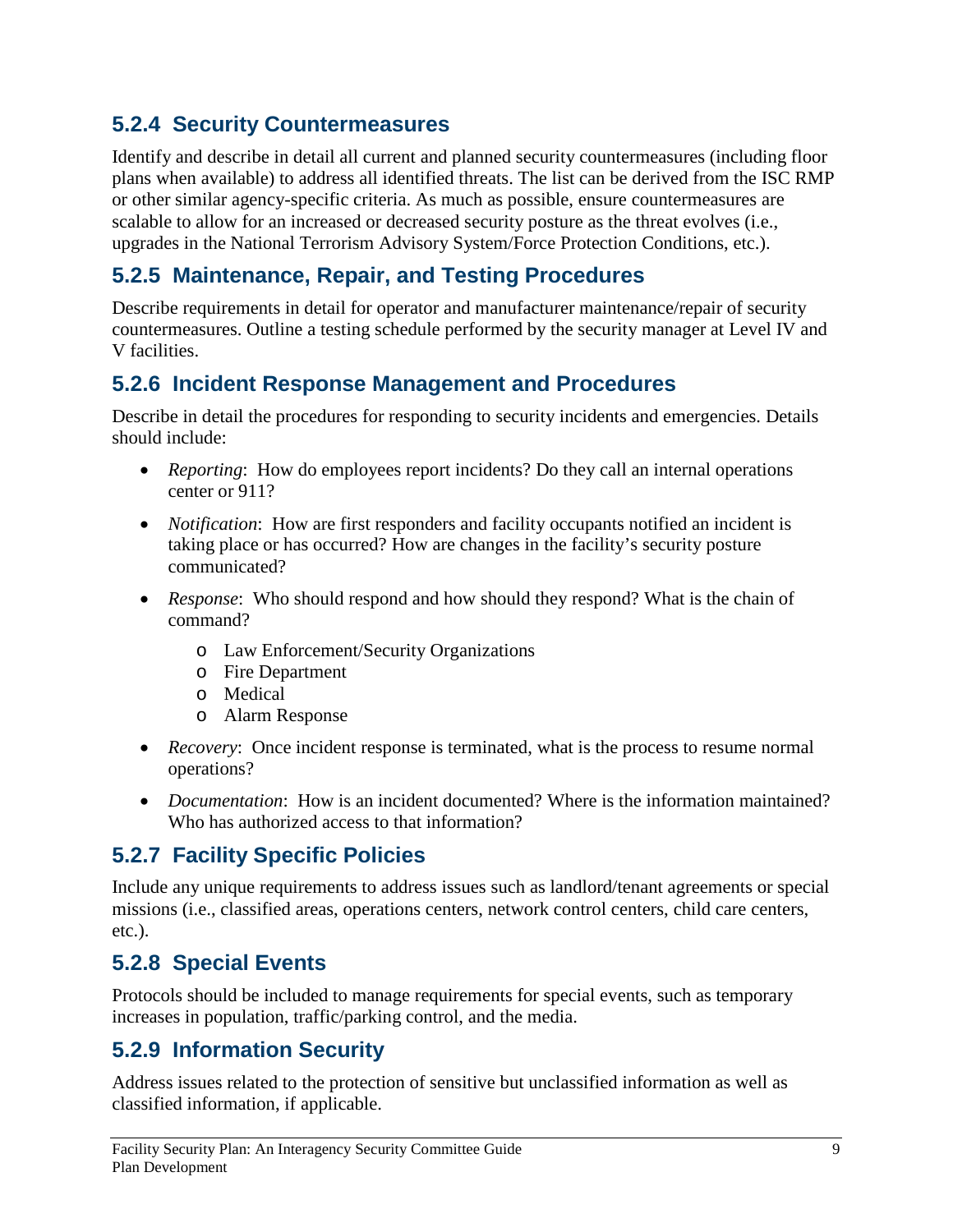#### <span id="page-15-0"></span>**5.2.10 Cyber Security**

Collaborate with all tenant Chief Information Officers to develop a plan for the physical and logical protection of information technology systems and equipment associated with security countermeasures.

#### <span id="page-15-1"></span>**5.2.11 Government Property**

Include procedures to control pilferage, destruction, and disposal of government-owned property.

### <span id="page-15-2"></span>**5.2.12 Training and Exercising the Plan**

Develop a strategy or program to train personnel and exercise all aspects of the FSP. Exercises simulate realistic, fluid situations where critical decision-making tools are applied and occupants are familiarized with the Facility Security Plan. Exercises help to broaden understanding of the plan and identify areas for improvement. These exercises can be table-top, drills, or full-scale exercises and should be coordinated with Occupant Emergency Program or Plan (OEP) requirements.

#### <span id="page-15-3"></span>**5.2.13 Program Review**

Provide program review guidelines within the plan. It cannot be overstated that the FSP and security program are ultimately the responsibility of senior leadership and/or the Facility Security Committee. These officials have the authority and responsibility to alter or add to the program as deemed necessary to accommodate tenant needs and operational constraints. Program reviews should be conducted at least annually.

### <span id="page-15-4"></span>**5.2.14 Resource Support**

Outline fiscal instructions on how funding support is gained to sustain security operations from pre-incident to post-incident.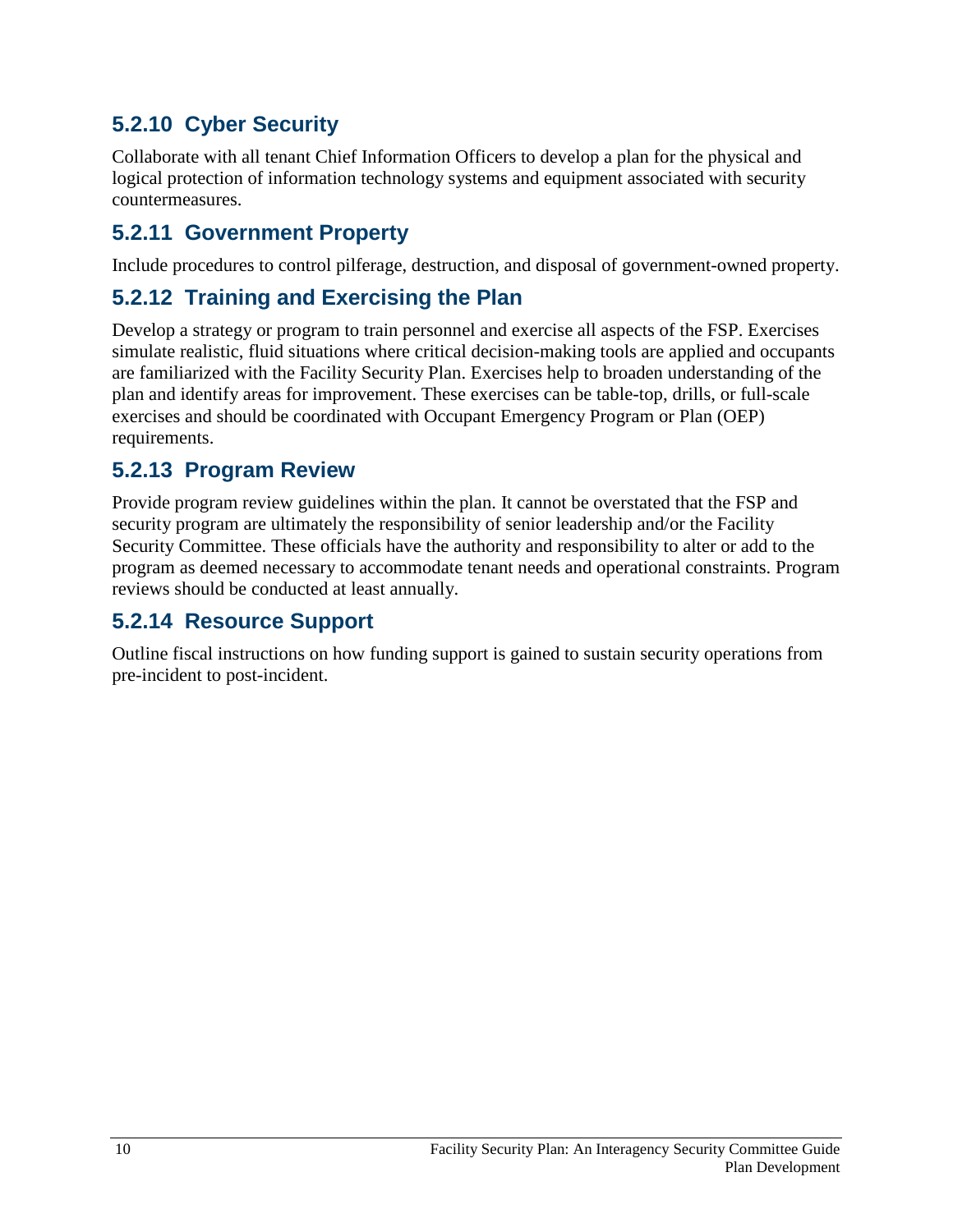# <span id="page-16-0"></span>**6 Training and Exercises**

# <span id="page-16-1"></span>**6.1 Training**

All occupants should be familiar with and trained on the Facility Security Plan (FSP). Any personnel holding key positions, as identified in the FSP, should be trained in his/her assigned duties. Organizational security directors, with assistance from Tenant Security Representatives, are responsible for this training as indicated in section 4.4. The security organization associated with the facility and any assigned security specialists may also provide assistance, such as preparing a training plan and recommending training materials.

### <span id="page-16-2"></span>**6.2 Exercises**

Exercises are an effective and cost-efficient method of validating FSPs, identifying areas for improvement, and soliciting feedback from those who will be executing security plans.

- Exercises may be: $5$ 
	- o Discussion-Based (e.g., seminars, workshops, table-top, etc.); or
	- o Operations-Based (e.g., drills, functional, full scale, etc.); or
	- o Any combination of the two.
- Exercises may be facility-specific or part of a cooperative exercise program.
- All aspects of the FSP should be exercised including testing communication and notification procedures, elements of coordination, resource availability, and response.
- At a minimum, the FSP should be exercised annually with participation at all levels from the security organization to facility occupants.

### <span id="page-16-3"></span>**6.3 Occupant Emergency Plan Exercise Coordination**

All aspects of the Facility Security Plan should be matched against the current Occupant Emergency Program or Plan(s) (OEP) for the facility. This will ensure that all pertinent security and emergency items are included. A review of the FSP and OEP should also ensure that the Facility Security Committee, Tenant Security Representatives, and other key personnel with assigned duties under the FSP and/or OEP are not overly tasked or have responsibilities that require them to be at two places at the same time. Close coordination between the developers of the OEP and FSP is essential to ensure the both plans complement each other.

<span id="page-16-4"></span><sup>5</sup> Homeland Security Exercise and Evaluation Program (HSEEP), April 2013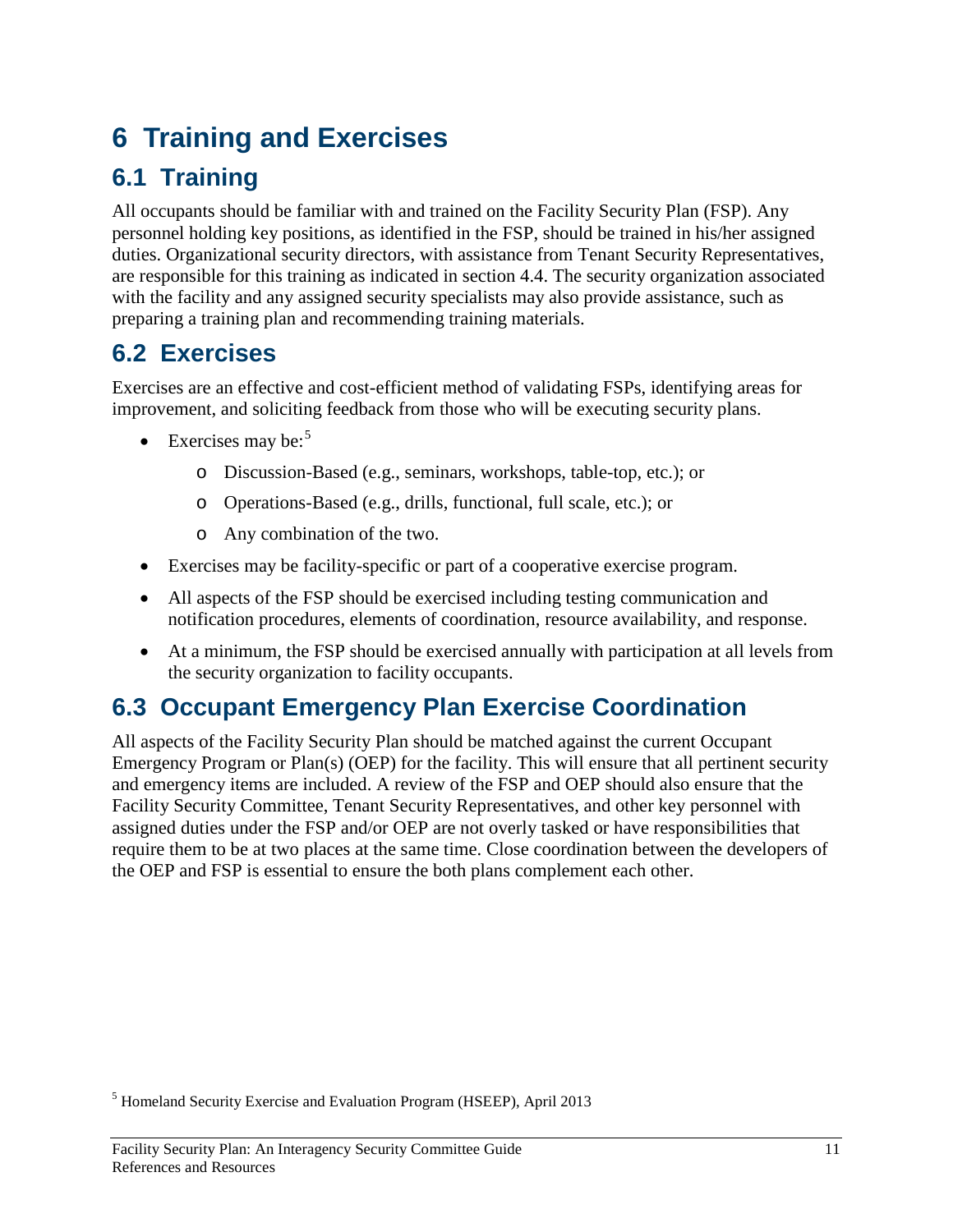# <span id="page-17-0"></span>**7 Plan Maintenance**

The Facility Security Plan should be reviewed at a minimum annually, or as required when significant changes to the tenant mission, facility population, site composition, or threat occur. Review exercise documentation to ensure lessons learned are addressed and incorporated.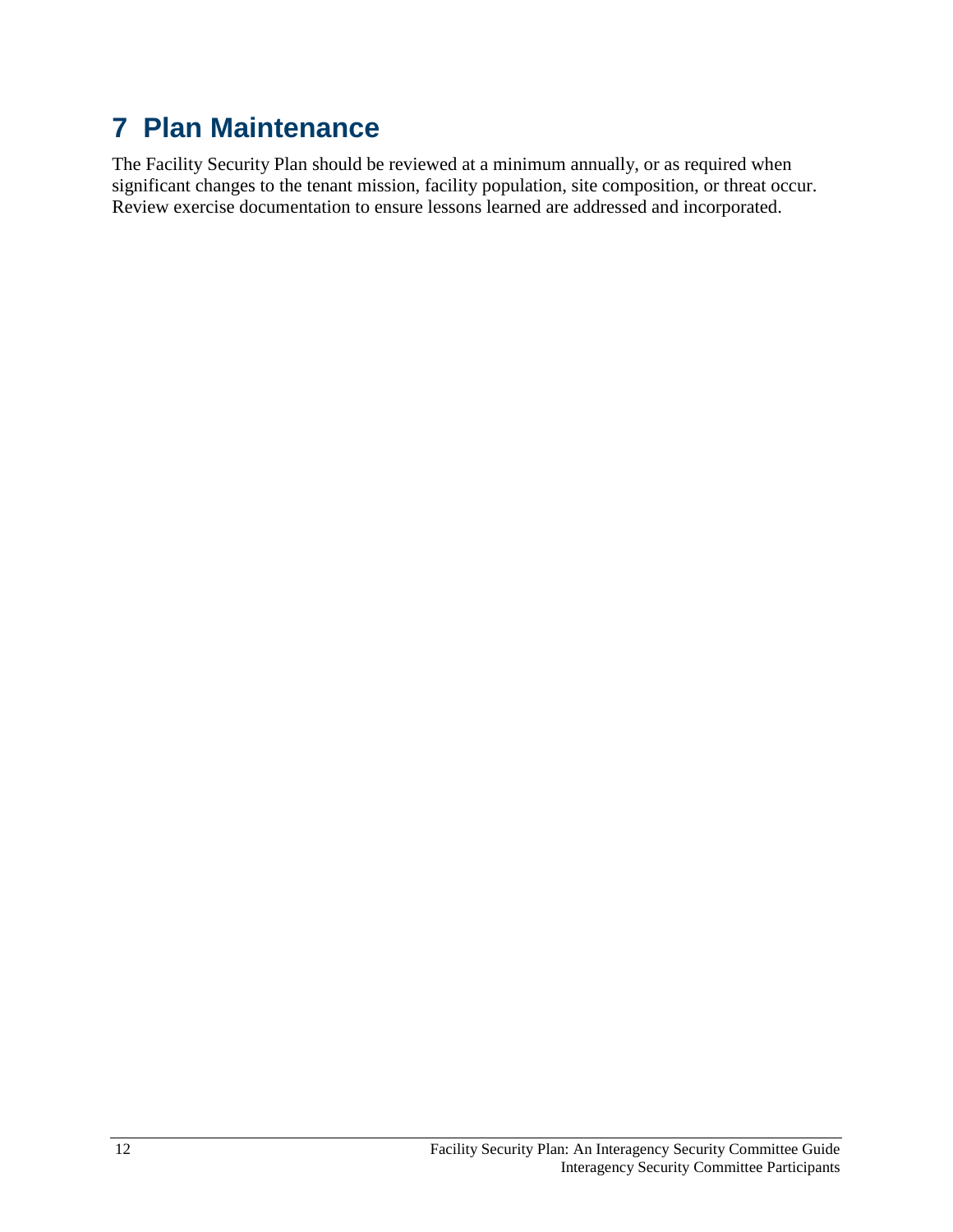# <span id="page-18-0"></span>**8 References and Resources**

- 1. *The Risk Management Process: An Interagency Security Committee Standard*
- 2. *The Risk Management Process: An Interagency Security Committee Standard*, *Appendix A: Design Basis Threat Report* (FOUO)
- 3. *The Risk Management Process: An Interagency Security Committee Standard, Appendix B: Countermeasures* (FOUO)
- *4. The Risk Management Process: An Interagency Security Committee Standard, Appendix D: How to Conduct a Facility Security Committee*
- *5. Best Practices for Mail Handling Processes: A Guide for the Public and Private Sectors*
- *6. Federal Protective Service Facility Security Assessment Manual 15.8.1.1,* March 2014
- *7. Homeland Security Exercise and Evaluation Program* (HSEEP), April 2013
- *8. DHS Risk Lexicon,* September 2008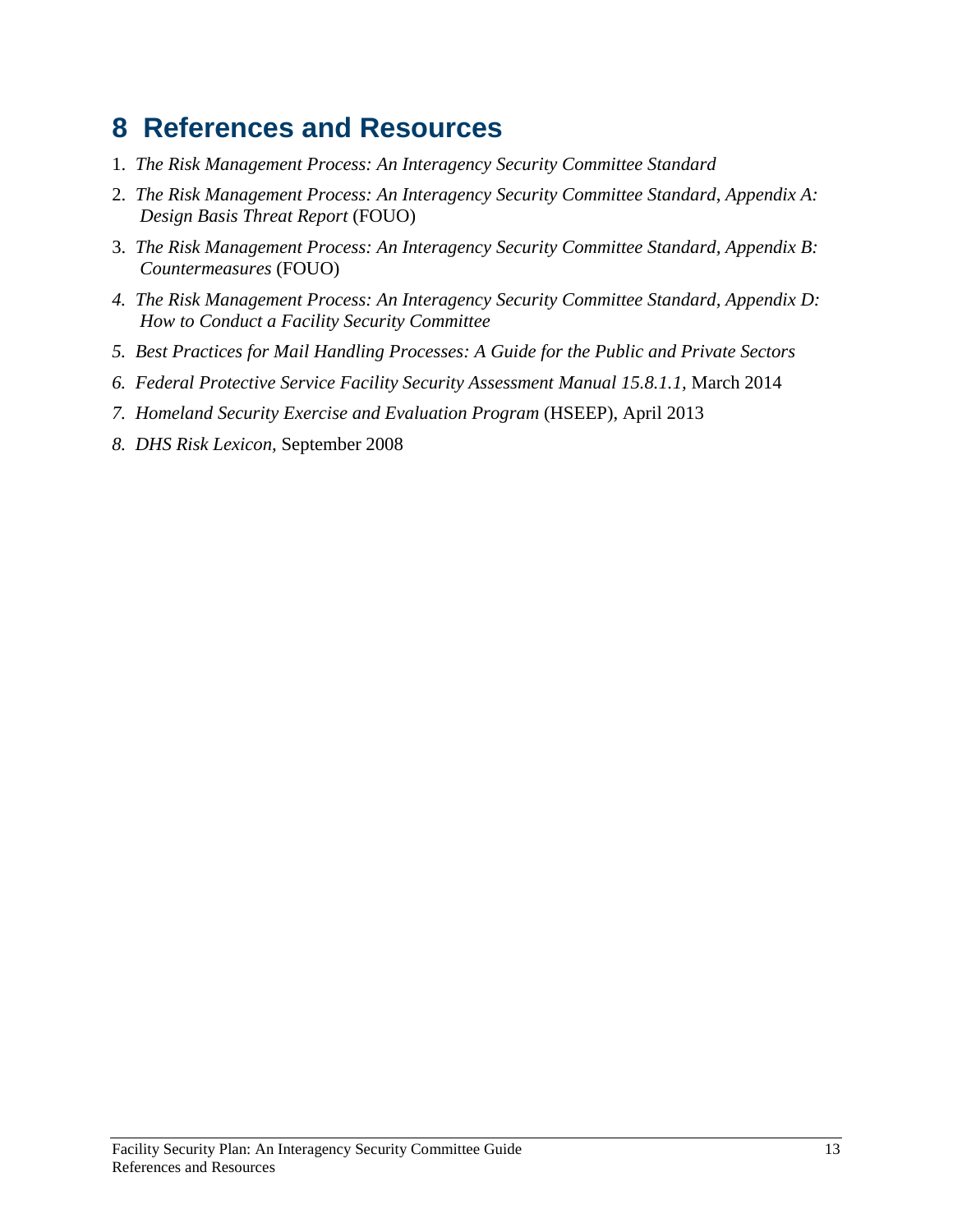# <span id="page-19-0"></span>**9 Interagency Security Committee Participants**

#### **Interagency Security Committee**  Bernard Holt

Deputy Executive Director

#### **Interagency Security Committee Representative**  Anthony Evernham

#### **Working Group Chair**

Marcus James Executive Office of the President, Office of Administration

#### **Working Group Participants**

Dwayne Deaver Department of Justice

Glen Legus United States Marshals Service

Brett Knutson United States Marshals Service

> Dave Lively Department of State

Joseph Cassone Pentagon Force Protection Agency

Shawn Frensley Pentagon Force Protection Agency

> Raymond Gauvin Federal Protective Service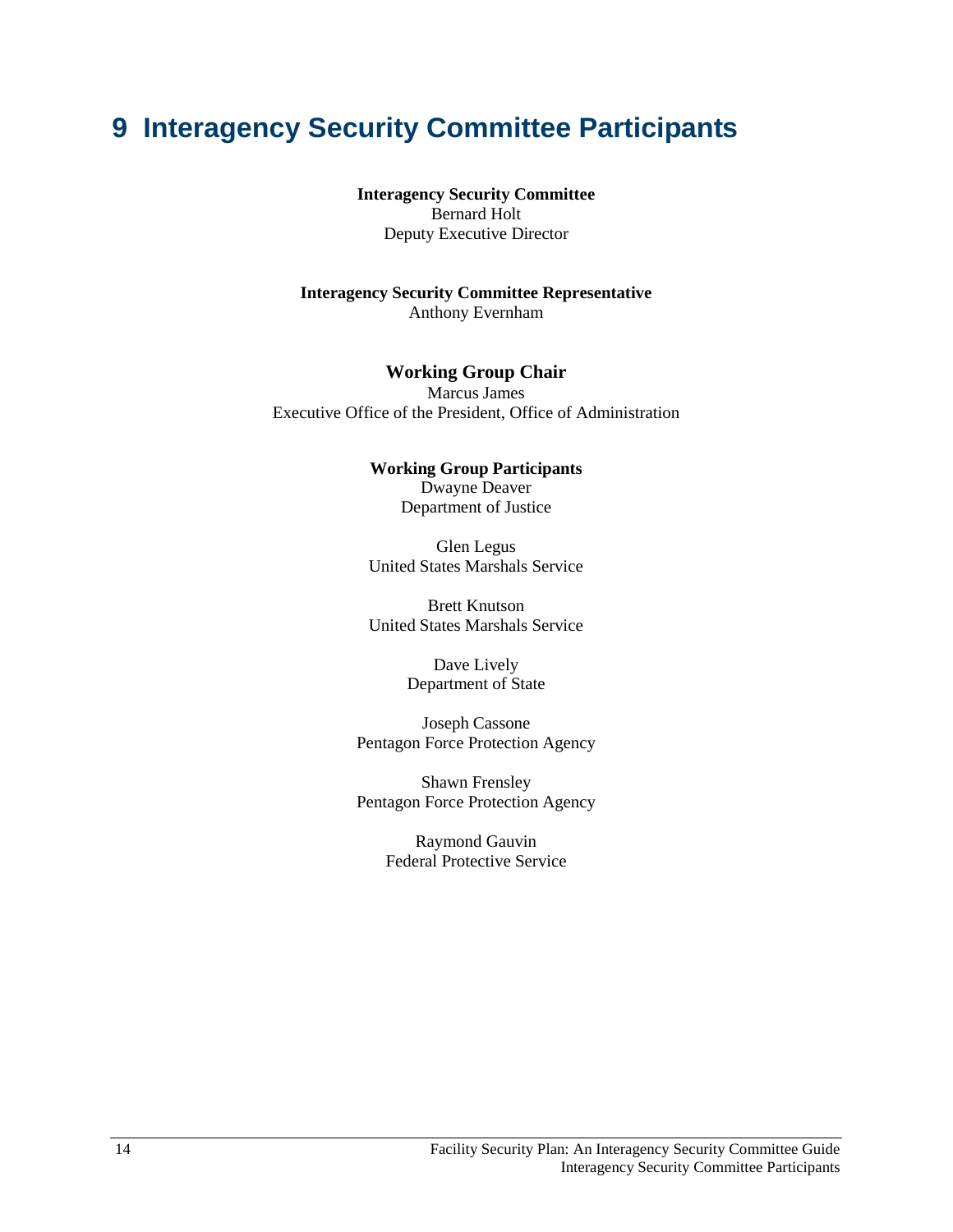<span id="page-20-0"></span>

| <b>List of Abbreviations/Acronyms/Initializations</b> |  |
|-------------------------------------------------------|--|
|-------------------------------------------------------|--|

| <b>TERM</b>  | <b>DEFINITION</b>                                                                                 |
|--------------|---------------------------------------------------------------------------------------------------|
| <b>CCTV</b>  | <b>Closed Circuit Television</b>                                                                  |
| <b>CIO</b>   | <b>Chief Information Officer</b>                                                                  |
| <b>COOP</b>  | <b>Continuity of Operations</b>                                                                   |
| <b>DBT</b>   | Design Basis Threat                                                                               |
| <b>DHS</b>   | Department of Homeland Security                                                                   |
| DO           | Designated Official                                                                               |
| <b>DOJ</b>   | Department of Justice                                                                             |
| EO           | <b>Executive Order</b>                                                                            |
| <b>FOUO</b>  | For Official Use Only                                                                             |
| <b>FSA</b>   | <b>Facility Security Assessment</b>                                                               |
| <b>FSC</b>   | <b>Facility Security Committee</b>                                                                |
| <b>FSL</b>   | <b>Facility Security Level</b>                                                                    |
| <b>FSP</b>   | <b>Facility Security Plan</b>                                                                     |
| <b>HSEEP</b> | Homeland Security Exercise and Evaluation Program                                                 |
| <b>ISC</b>   | <b>Interagency Security Committee</b>                                                             |
| LOP          | Level of Protection                                                                               |
| <b>MOA</b>   | Memorandum of Agreement                                                                           |
| <b>MOU</b>   | Memorandum of Understanding                                                                       |
| <b>OEP</b>   | Occupant Emergency Program or Plan                                                                |
| <b>PACS</b>  | <b>Physical Access Control System</b>                                                             |
| <b>RMP</b>   | The Risk Management Process for Federal Facilities: An Interagency Security<br>Committee Standard |
| <b>SO</b>    | <b>Security Organization</b>                                                                      |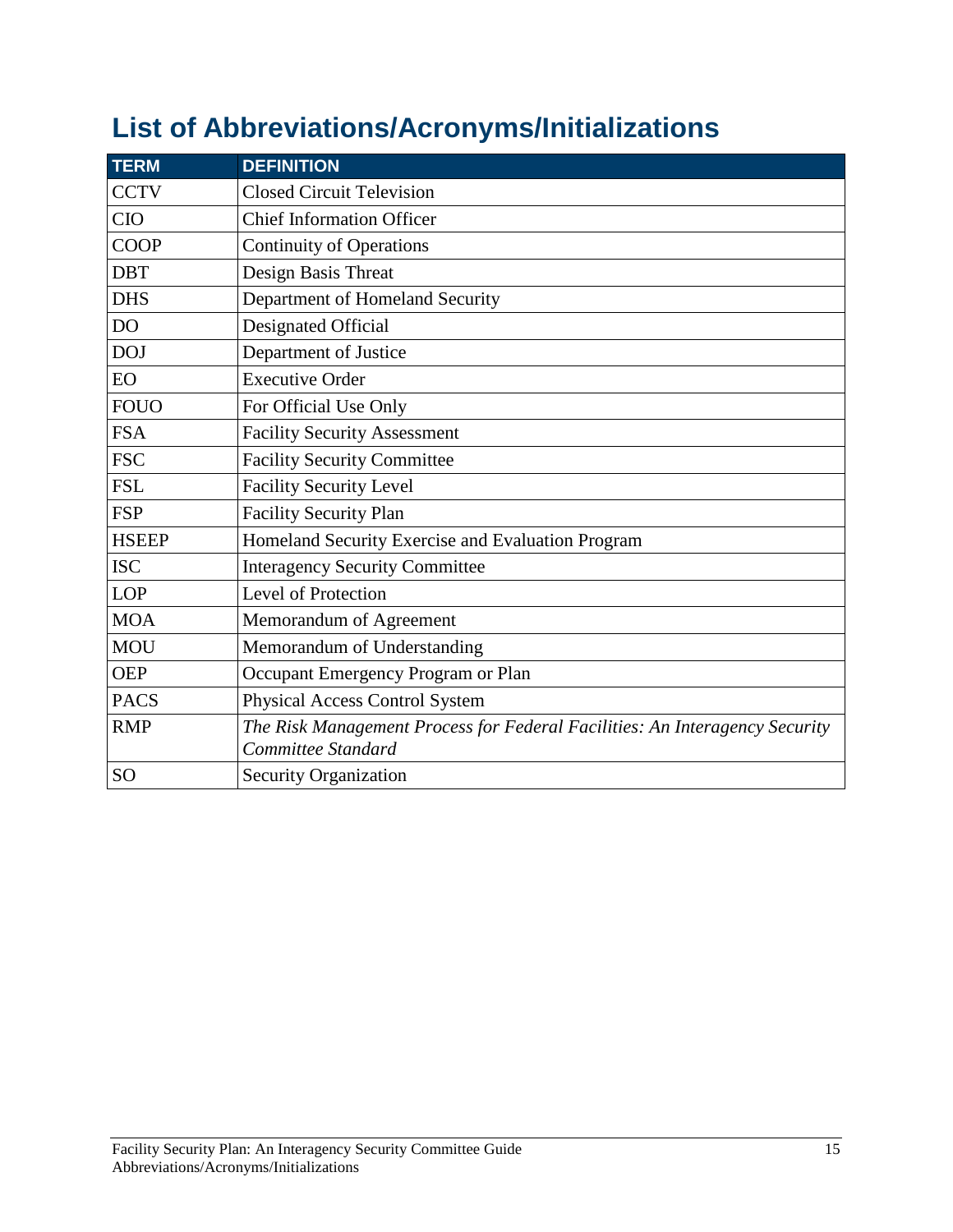# <span id="page-21-0"></span>**Glossary of Terms**

**Building:** An enclosed structure (above or below grade).

**Building Entry:** An access point into, or exit from, the building.

**Campus:** Two or more Federal facilities located on site and typically sharing some aspects of the environment, such as parking, courtyards, private vehicle access roads, or gates and entrances to connected buildings. A campus also may be referred to as a "Federal center" or "complex".

**Consequence:** The level, duration, and nature of the loss resulting from an undesirable event.

**Countermeasure:** A specific action taken to mitigate an undesirable event.

**Criticality:** Any facility, equipment, service, or resource considered essential to operations and warranting measures and precautions to ensure their continued efficient operation; protection from disruption, degradation, or disruption; and timely restoration.

**Exercise:** An instrument to train for, assess, practice, and improve performance in prevention, protection, mitigation, response, and recovery capabilities in a risk-free environment.

**Exterior:** Area between the building envelope and the site perimeter.

**Facility:** Space built or established to serve a particular purpose. The facility is inclusive of a building or suite and associated support infrastructure (e.g., parking or utilities) and land.

**Facility Security Assessment:** The process and final product documenting an evaluation of the security-related risks to a facility. The process analyzes potential threats, vulnerabilities, and estimated consequences culminating in the risk impacting a facility using a variety of sources and information.

**Facility Security Committee:** A committee that is responsible for addressing facility-specific security issues and approving the implementation of security measures and practices. The Facility Security Committee (FSC) consists of representatives of all Federal tenants in the facility, the security organization, and the owning or leasing department or agency. In the case of new construction or pending lease actions, the FSC will also include the project team and the planned tenant(s). The FSC was formerly known as the Building Security Committee "BSC."

**Facility Security Level:** A categorization based on the analysis of several security-related facility factors, which serves as the basis for the implementation of physical security measures specified in ISC standards.

**Facility Security Plan:** A plan that provides direction to key personnel on the security management and policies of a building or facility.

**Federal Departments or Agencies:** Those executive departments enumerated in 5 U.S.C. 101 and DHS, independent establishments as defined by 5 U.S.C. 104(1), Government corporations as defined by 5 U.S.C. 103(1), and the U.S Postal Service.

**Federal Facilities:** Leased and owned facilities in the United States (inclusive of its territories) occupied by executive branch Federal employees for nonmilitary activities.

**Government-Owned:** A facility owned by the United States and under the custody and control of a Federal department of agency.

**Interior:** Space inside a building controlled or occupied by the Government.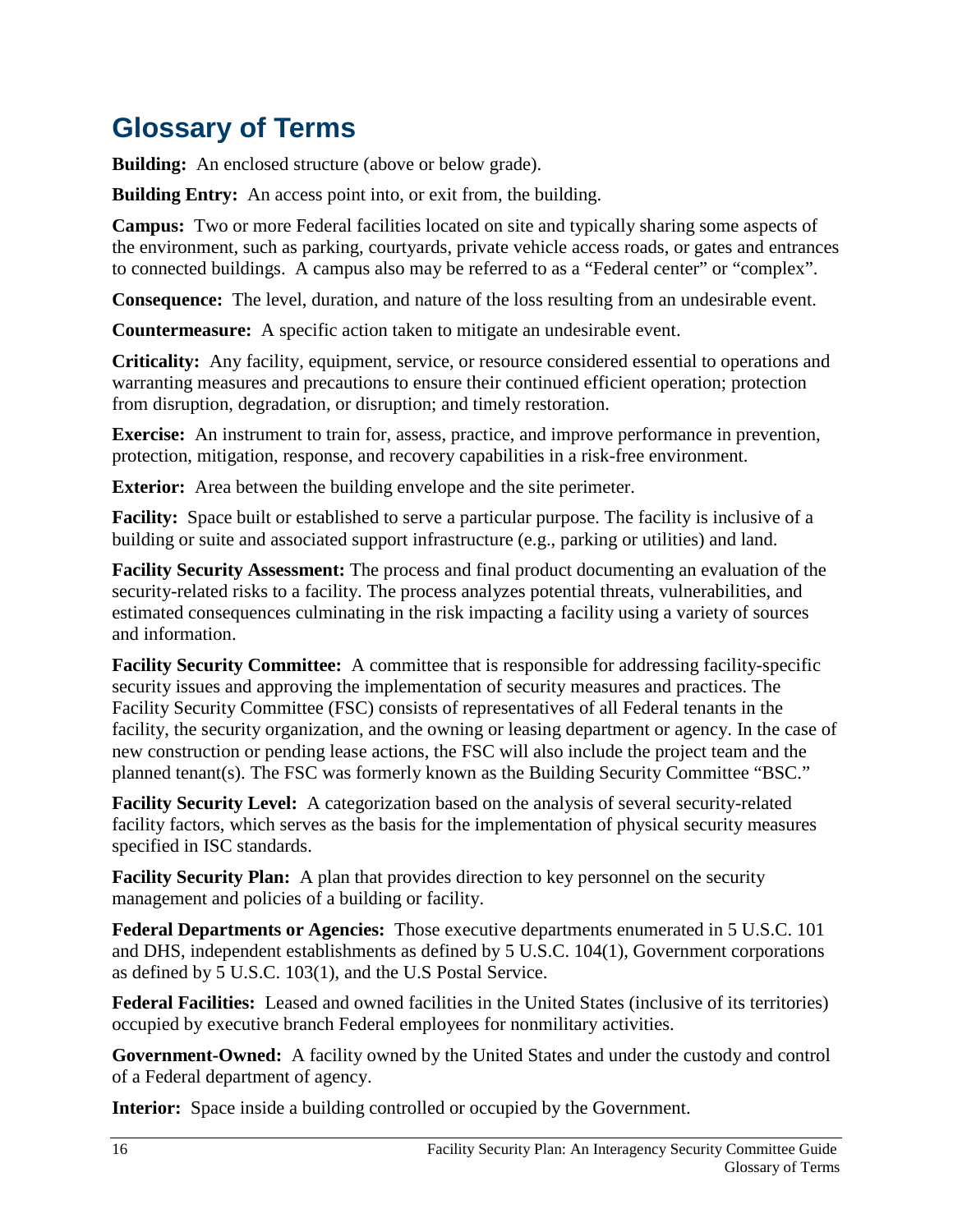**Level of Protection (LOP):** The degree of security provided by a particular countermeasure or set of countermeasures. Levels of protection used in this Standard are Minimum, Low, Moderate, High, and Very High.

**Level of Risk:** The combined measure of the threat, vulnerability, and consequence posed to a facility from a specified undesirable event.

**National Terrorism Advisory System (NTAS):** This system effectively communicates information about terrorist threats by providing timely, detailed information to the public, government agencies, first responders, airports and other transportation hubs, and the private sector. These alerts will include a clear statement that there is an imminent threat (warning of a credible, specific, and impending terrorist threat against the United States) or elevated threat (warns of a credible terrorist threat against the United States). Using available information, the alerts will provide a concise summary of the potential threat, information about actions being taken to ensure public safety, and recommend steps that individuals, communities, businesses and government can take to help prevent, mitigate or respond to the threat.

**Occupant:** Any person who is permanently or regularly assigned to the government facility and displays the required identification badge/pass for access. The facility security committee establishes the thresholds for the determining who qualifies for "occupant" status.

**Risk:** A measure of potential harm from an undesirable event that encompasses threat, vulnerability, and consequence.

**Risk Acceptance:** The explicit or implicit decision not to take an action that would affect all or part of a particular risk.

**Risk Assessment Report:** The documentation of the risk assessment process to include the identification of undesirable events, consequences, and vulnerabilities and the recommendation of specific security measures commensurate with the level of risk.

**Risk Management:** A comprehensive approach to allocating resources for the protection of a facility, assets, and occupants to achieve an acceptable level of risk. Risk management decisions are based on the application of risk assessment, risk mitigation, and – when necessary – risk acceptance.

**Security Organization:** The Government agency or an internal agency component responsible for physical security for the specific facility.

**Site:** The physical land area controlled by the Government by right of ownership, leasehold interest, permit, or other legal conveyance, upon which a facility is placed.

**Site Entry:** A vehicle or pedestrian access point into, or exit from, the site.

**Site Perimeter:** The outermost boundary of a site. The site perimeter is often delineated by the property line.

**Special-Use Facilities:** An entire facility or space within a facility itself that contains environments, equipment, or data normally not housed in a typical office, storage, or public access facilities. Examples of special-use facilities include, but are not limited to, high-security laboratories, hospitals, aircraft and spacecraft hangars, or unique storage facilities designed specifically for such things as chemicals and explosives.

**Suite:** One or more contiguous rooms occupied as a unit.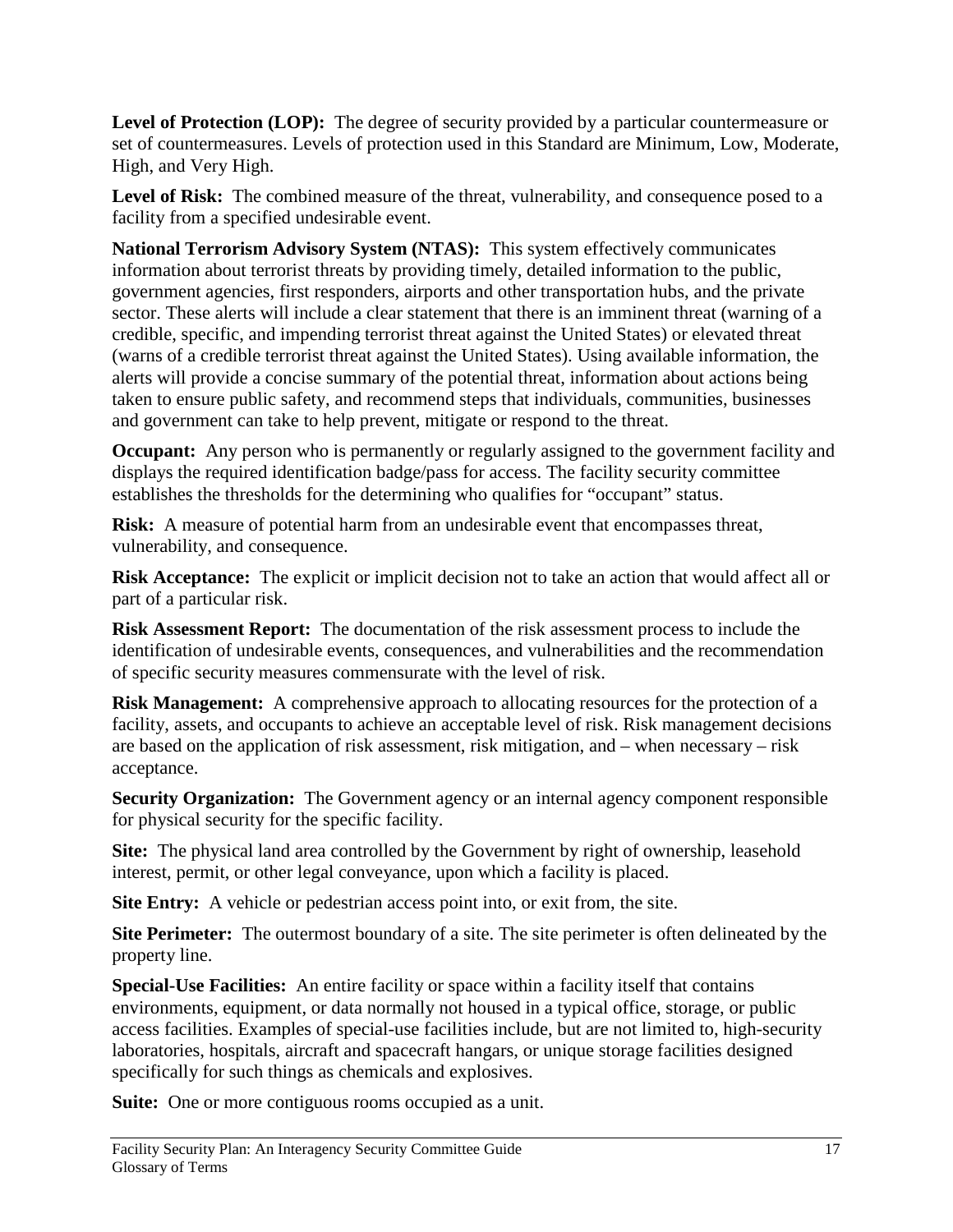**Threat:** The intention and capability of an adversary to initiate an undesirable event.

**Undesirable Event:** An incident that has an adverse impact on the operation of the facility or mission of the agency.

**Visitor:** Any person entering a government facility that does not possess the required identification badge or pass for access or who otherwise does not qualify as an "occupant".

**Vulnerability:** A weakness in the design or operation of a facility that an adversary can exploit.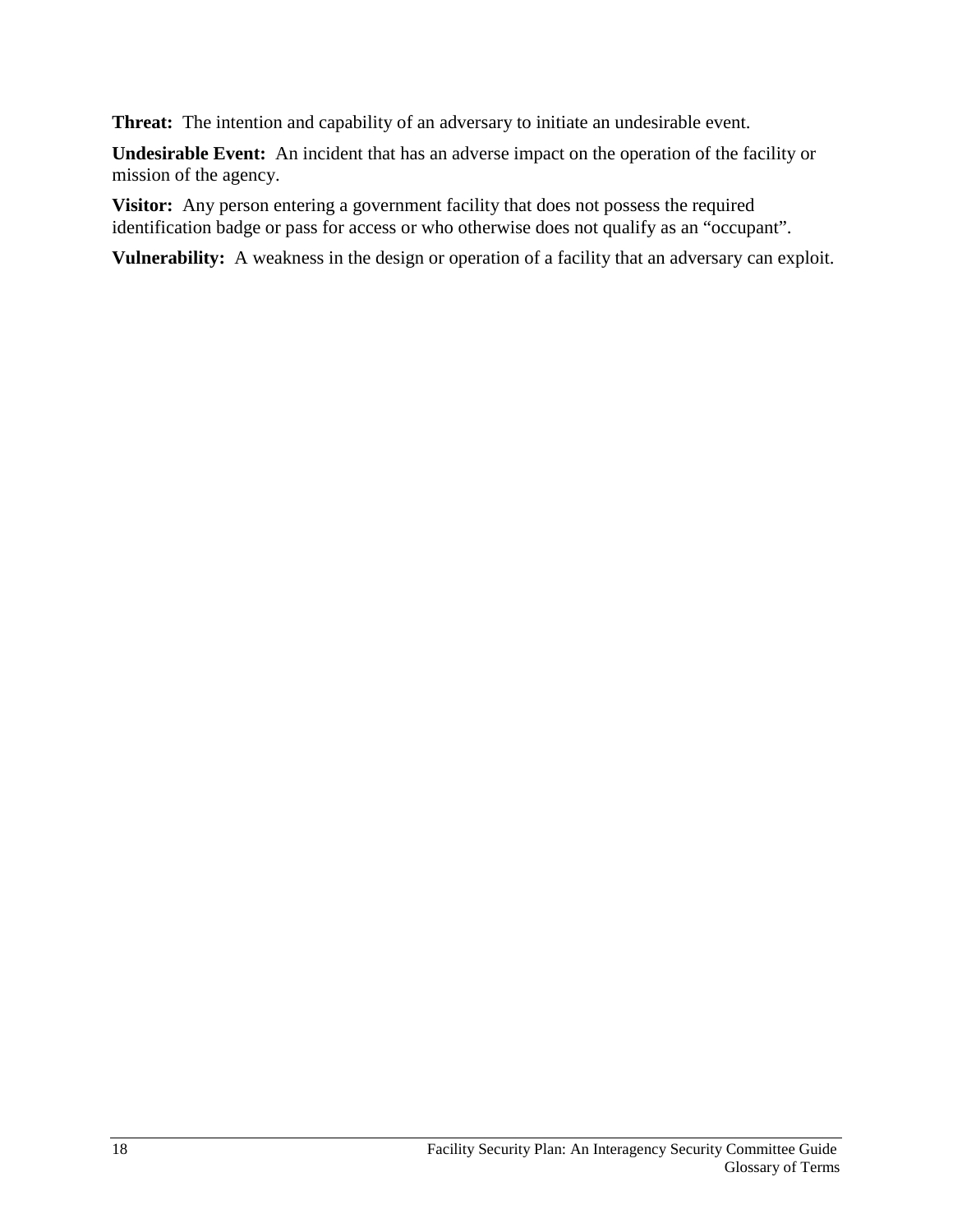# <span id="page-24-0"></span>**Appendix A: Facility Security Plan Template**

The following pages contain a basic Facility Security Plan template that meets the requirements outlined in Appendix B of *The Risk Management Process for Federal Facilities: An Interagency Security Committee Standard*.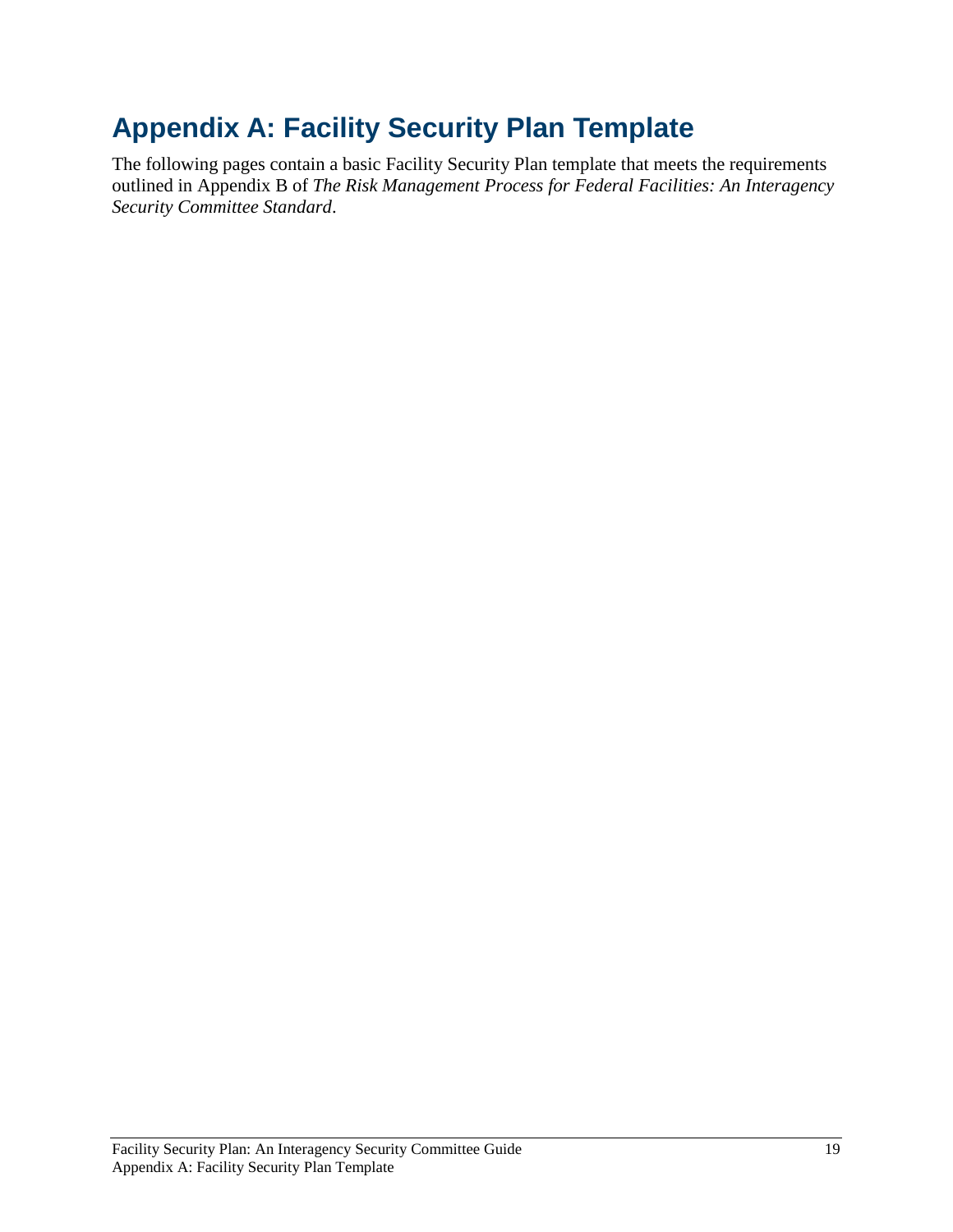### **[***Insert Agency/Facility Name***]**

### **Facility Security Plan**

**Date:** [*For tracking updates*]

#### **1. Introduction**

This Facility Security Plan (FSP) outlines the procedures and measures employed by [*agency/facility name*] to address security needs at various risk levels and respond effectively during instances when undesirable events occur. In addition, this document contains a wealth of information unique to this facility and its occupants that should be used in conjunction with the Occupant Emergency Plan (OEP) [and/*or other applicable plan(s)*].

#### **2. Facility Profile**

[*Provide a description of the facility including the physical address for first responders.*]

Facility Type:

- Mixed-Tenant: A facility that includes one Federal tenant as well as non-Federal tenants, including commercial and State/local government tenants.
- Mixed-Multi-Tenant: A facility that includes tenants from multiple Federal departments and agencies as well as one or more non-Federal tenants.
- Multi-Tenant: A facility that includes tenants from multiple Federal departments and agencies but no non-Federal tenants.
- Single-Tenant: A facility that only includes one Federal tenant or multiple components of the same Federal department or agency that fall under one "umbrella" for security purposes.
- Special-Use: An entire facility or space within a facility that contains environments, equipment, or data normally not housed in typical office, storage, or public access facilities. Examples of special-use facilities include, but are not limited to, highsecurity laboratories, hospitals, aircraft and spacecraft hangers, or unique storage facilities designed specifically for such things as chemicals and explosives.

Construction: Describe the physical construction of the facility. Attach floor plans or describe location where floor plans are located.

Facility Security Level:A categorization based on the analysis of several security-related facility factors, which then serves as the basis for the implementation of certain protective security measures specified in other ISC standards.

Population: How many employees/contractors/daily visitors to the facility? List all tenant agencies and points of contact for each.

General functions performed at the facility: What functions are performed at this facility (e.g., administration, operations center, child care, etc.)?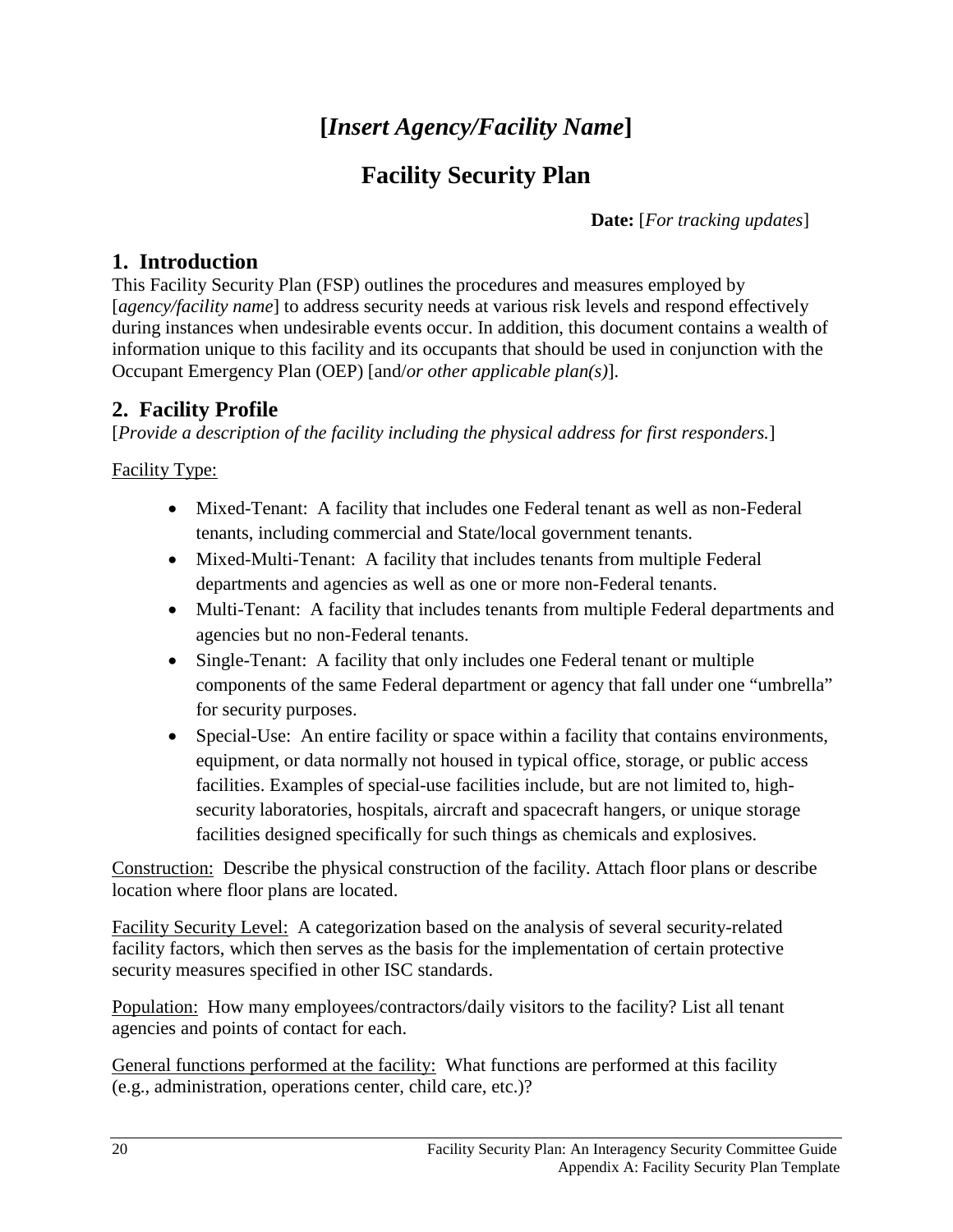Essential functions: List essential government functions (e.g., provide vital services, exercise civil authority, maintain the safety and well-being of the general populace, sustain the industrial/economic base in an emergency, etc.)

Utilities: List all utilities used at the facility (include provider's name and contact information) and details of how they enter and are distributed throughout the facility. Identify procedures to mitigate the effects due to service interruption or contamination.

| <b>General Facility Description:</b>                                                                           |  |                              |        |  |        |                                           |                |        |                        |  |                                      |  |  |
|----------------------------------------------------------------------------------------------------------------|--|------------------------------|--------|--|--------|-------------------------------------------|----------------|--------|------------------------|--|--------------------------------------|--|--|
| Lessor's Name:                                                                                                 |  |                              |        |  |        |                                           |                |        | <b>Contact Number:</b> |  |                                      |  |  |
| Lessor's Address:                                                                                              |  |                              |        |  |        |                                           |                |        |                        |  |                                      |  |  |
| Lessor's City:                                                                                                 |  |                              |        |  |        |                                           |                | State: |                        |  | Zip:                                 |  |  |
| <b>Building Management Name:</b>                                                                               |  |                              |        |  |        |                                           |                |        |                        |  |                                      |  |  |
| <b>Building Management POC:</b>                                                                                |  |                              | Title: |  |        |                                           |                |        |                        |  |                                      |  |  |
| <b>Contact Number:</b>                                                                                         |  | e-mail address:              |        |  |        |                                           |                |        |                        |  |                                      |  |  |
| Date Building was constructed:                                                                                 |  | <b>Total Square Footage:</b> |        |  |        |                                           | Lease Footage: |        |                        |  |                                      |  |  |
| Total Number of Floors above Ground:                                                                           |  |                              |        |  |        |                                           |                |        |                        |  | Total Number of floors below Ground: |  |  |
| Total Number of Occupants in Bldg.:                                                                            |  |                              |        |  |        | Total Number of Daily Visitors for Bldg.: |                |        |                        |  |                                      |  |  |
| Total Number of Occupants in                                                                                   |  |                              |        |  |        | Total Number of Daily Visitors for Space: |                |        |                        |  |                                      |  |  |
| Component's Space:                                                                                             |  |                              |        |  |        |                                           |                |        |                        |  |                                      |  |  |
| General Hours of Operation for the Building:                                                                   |  |                              |        |  | Notes: |                                           |                |        |                        |  |                                      |  |  |
| General Hours of Operation for the Component                                                                   |  |                              |        |  |        |                                           |                |        | Notes:                 |  |                                      |  |  |
| Space:                                                                                                         |  |                              |        |  |        |                                           |                |        |                        |  |                                      |  |  |
| Distance in feet from the building to the nearest public street:                                               |  |                              |        |  |        |                                           |                |        |                        |  |                                      |  |  |
| Distance in feet from the building to the nearest public on-street<br>parking:                                 |  |                              |        |  |        |                                           |                |        |                        |  |                                      |  |  |
| Distance in yards from the building to the nearest public Parking Lot:                                         |  |                              |        |  |        |                                           |                |        |                        |  |                                      |  |  |
| Facility Structure Information: i.e., composition of walls, slabs, roof (brick, block, concrete [pre-cast or   |  |                              |        |  |        |                                           |                |        |                        |  |                                      |  |  |
| poured]), medal panels, glass exterior, metal framing or reinforced concrete.                                  |  |                              |        |  |        |                                           |                |        |                        |  |                                      |  |  |
|                                                                                                                |  |                              |        |  |        |                                           |                |        |                        |  |                                      |  |  |
| Building Facade: i.e., composition of walls (brick, block, concrete [pre-cast or poured]), metal panels, glass |  |                              |        |  |        |                                           |                |        |                        |  |                                      |  |  |
| exterior, metal framing or reinforced concrete.                                                                |  |                              |        |  |        |                                           |                |        |                        |  |                                      |  |  |

#### *Sample Description Spreadsheet:*

#### **3. Roles and Responsibilities**

List key positions with responsibility to execute this plan to include facility occupants and public affairs personnel. Also, include contact information for each key individual.

Security Organization: The government agency or an internal agency component responsible for physical security at the facility (e.g., Federal Protective Service, United States Marshals Service, U.S. Environmental Protection Agency's Security Management Division).

#### **4. Risk Management Strategy**

Utilizing information derived from the Risk Management Process (RMP), outline and prioritize threats to the facility, tenant agencies, and/or operations; and develop an overview of the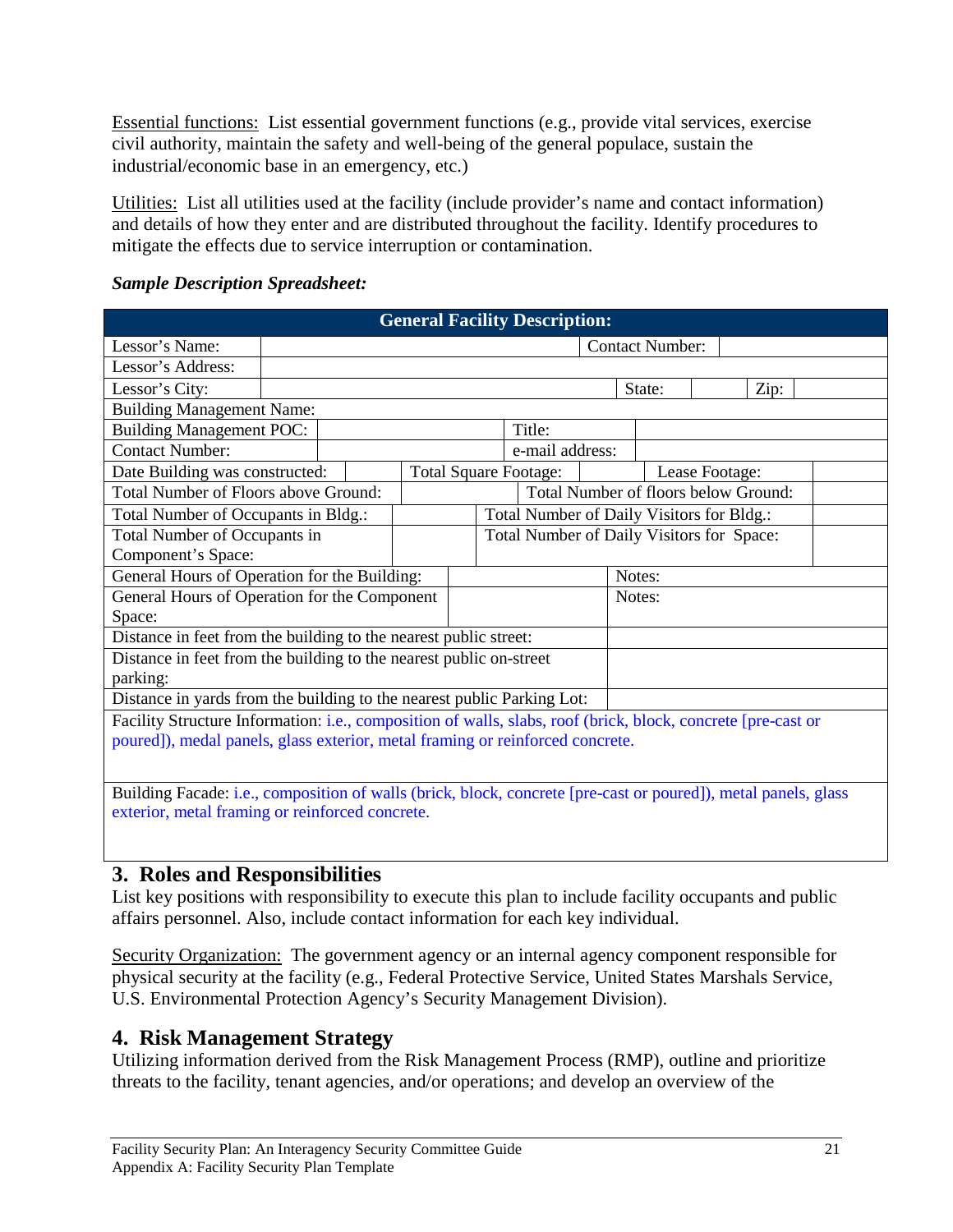strategies used to mitigate them. Explain any risks that have been accepted as part of the risk management process and any potential consequences.

#### **5. Security Countermeasures**

Describe in detail all current and planned countermeasures (both physical and procedural) to address all identified threats. Consider scalable actions to allow for increases and decreases in security posture as the threat level changes.

Security of Facility Exterior Areas (public areas outside the building):

- A. Security at all pedestrian entrances:
	- 1. Consideration should be given to reducing the number of public entrances if there are too many to ensure security. This may require approval from the building manager.
	- 2. Consider the use of metal detectors and X-ray machines at pedestrian/public entrances.
	- 3. Security screening may be done at employee entrances; however, because not all facilities have restricted entrances for employees, the merits of this precaution need to be evaluated for each facility.
- B. Security at vehicle entrances:
	- 1. Describe the security available for employee vehicles parked inside and outside the building.
	- 2. Numbers, not names or agency identification, should be used to indicate reserved parking spaces.
	- 3. Security officers and/or security devices that may be used at vehicle entrances.
- C. The overall physical security of the building should be considered, especially windows, doors, utility grates, and air intakes at or near ground level.
- D. Appropriate security responses to disturbances in this area should be developed.

#### Security of Facility Interior Areas - Public areas inside the building (excluding Critical Areas):

- A. Location, level, and adequacy of security provided in this area;
- B. Access control procedures; and
- C. Mail handling procedures.

#### Security of Critical/Restricted Areas (Limited Access or Exclusionary Zones):

- A. Location, level, and adequacy of security provided in this area; and
- B. Access control procedures.

#### **6. Countermeasure Maintenance, Repair, and Testing**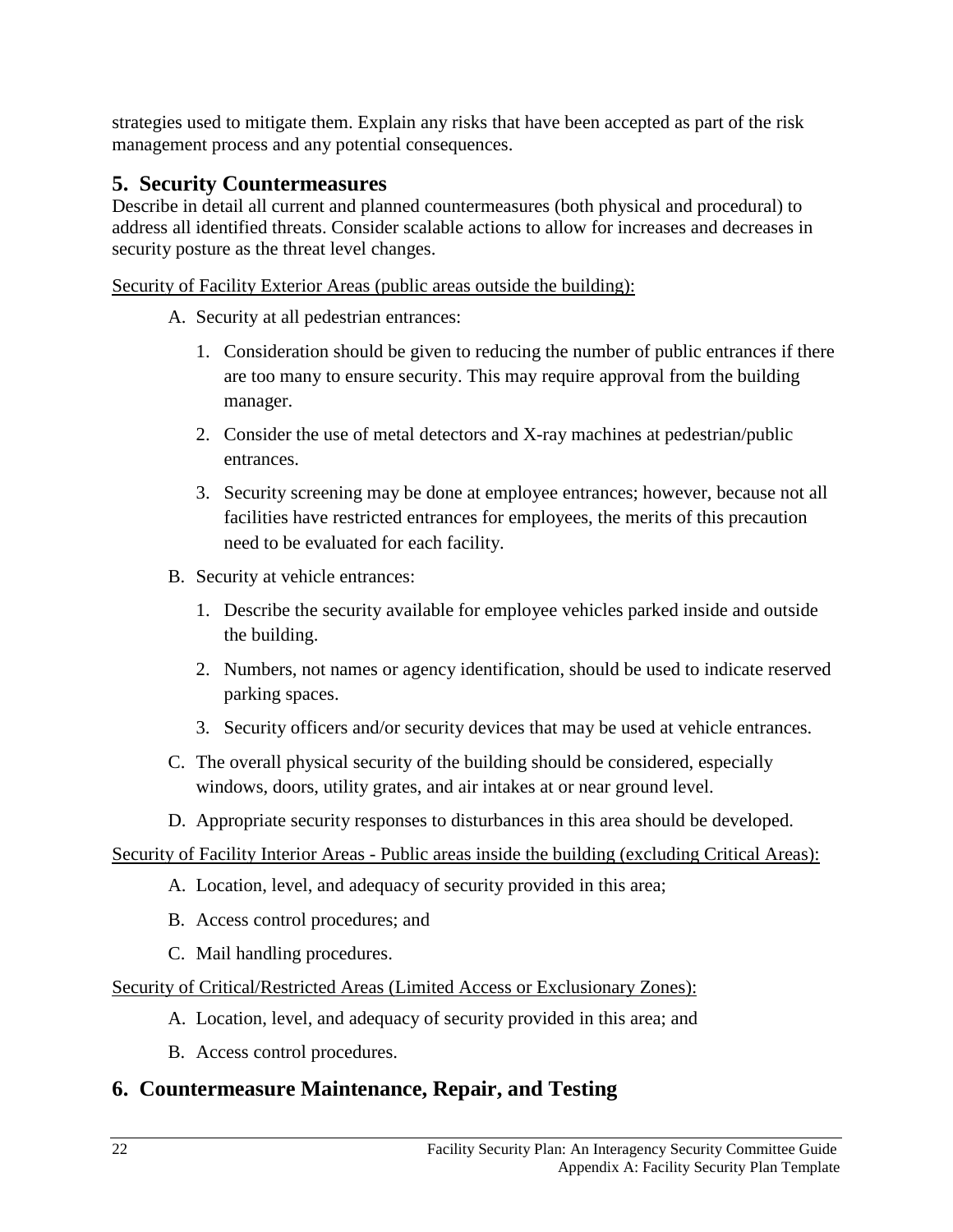Describe in detail requirements for operator and manufacturer maintenance and repair of security countermeasures.

Outline testing schedule performed by the security manager at level IV and V facilities.

### **7. Incident Response Management**

Describe procedures for responding to security incidents and emergencies.

A. Reporting: How do employees report incidents? Do they call an internal operations center or 911?

B. Notification: How are first responders and the facility occupants notified an incident has occurred or is in progress?

- C. Response: Who should respond and how should they respond? What is the Chain of Command?
	- Law Enforcement/Security Organizations
	- Fire Department
	- Medical
	- Alarm Response
- D. Recovery: Once an incident response is terminated, what is the process to resume normal operations? Consider employee, facility, and process recovery procedures.
- E. Documentation: How is an incident documented, where is the information maintained, and who has authorized access to it?

### **8. Facility-Specific Policies**

Specify any unique requirements to address issues such as landlord/tenant agreements or special missions (i.e., classified areas, operations centers, and network control centers).

### **9. Special Events**

Additional protocols should be included to address requirements for special events such as temporary increases in population, traffic/parking control, and the media.

### **10. Information Security**

Address issues related to the protection of sensitive but unclassified information (also known as controlled unclassified information) as well as classified information, if applicable.

### **11. Cyber Security**

Collaborate with all tenant Chief Information Officers (CIO) or office representatives to develop a plan to address the physical and logical protection of information technology systems and equipment associated with security countermeasures.

### **12. Government Property**